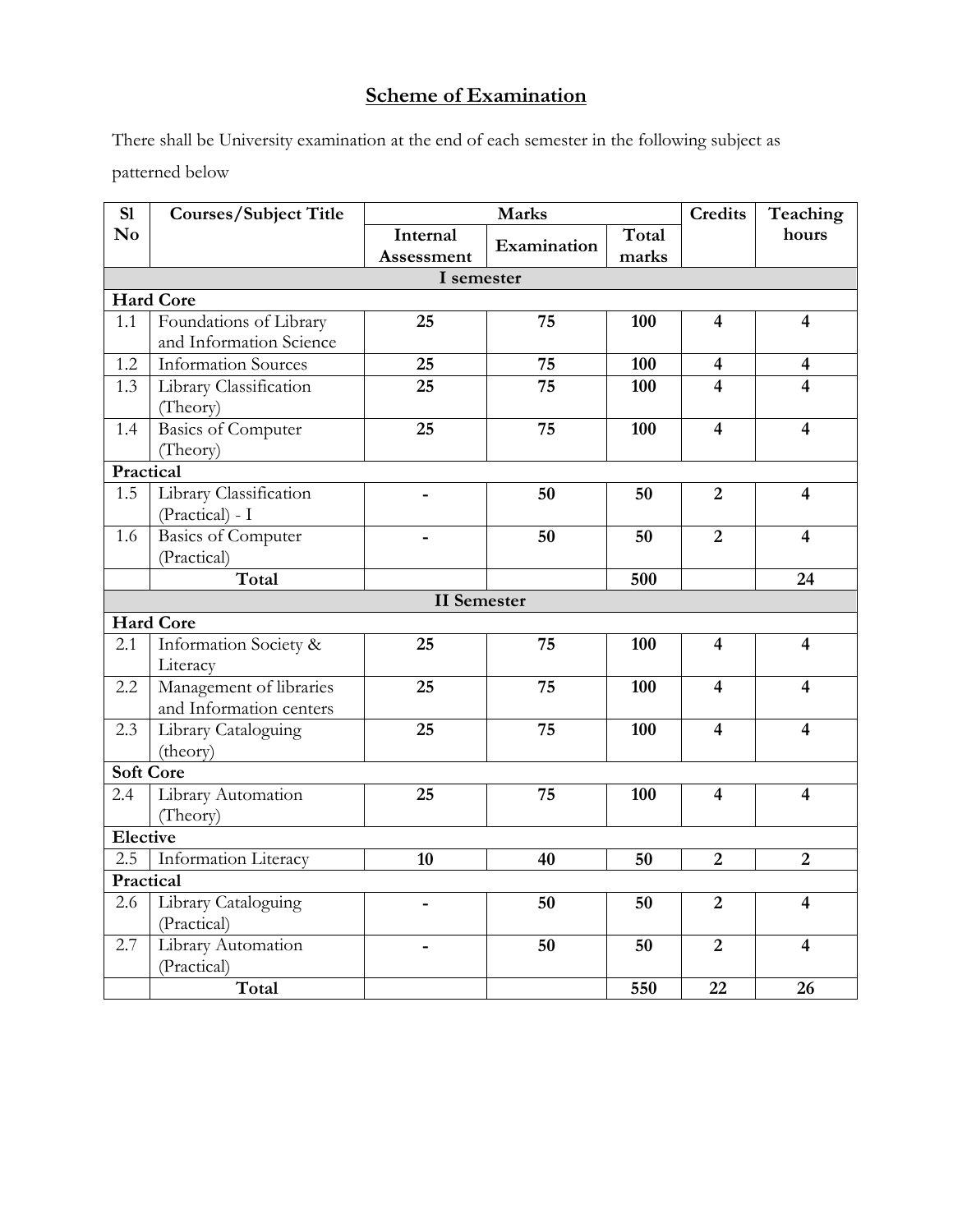| <b>III</b> Semester |                                |                          |    |     |                         |                         |  |  |  |
|---------------------|--------------------------------|--------------------------|----|-----|-------------------------|-------------------------|--|--|--|
|                     | <b>Hard Core</b>               |                          |    |     |                         |                         |  |  |  |
| 3.1                 | Research Methodology           | 25                       | 75 | 100 | $\overline{\mathbf{4}}$ | $\overline{\mathbf{4}}$ |  |  |  |
| 3.2                 | Information Systems and        | 25                       | 75 | 100 | 4                       | 4                       |  |  |  |
|                     | Services                       |                          |    |     |                         |                         |  |  |  |
| 3.3                 | Indexing System (Theory)       | 25                       | 75 | 100 | $\overline{\mathbf{4}}$ | $\overline{\mathbf{4}}$ |  |  |  |
|                     | <b>Soft Core</b>               |                          |    |     |                         |                         |  |  |  |
| 3.4                 | Information and                | 25                       | 75 | 100 | $\overline{\mathbf{4}}$ | $\overline{4}$          |  |  |  |
|                     | Communication Technology       |                          |    |     |                         |                         |  |  |  |
|                     | $(Theory) - I$                 |                          |    |     |                         |                         |  |  |  |
|                     | Elective                       |                          |    |     |                         |                         |  |  |  |
| 3.5                 | Information Sources on Social  | 10                       | 40 | 50  | $\overline{2}$          | $\overline{2}$          |  |  |  |
|                     | Sciences                       |                          |    |     |                         |                         |  |  |  |
|                     | and Science and Technology     |                          |    |     |                         |                         |  |  |  |
|                     | Practical                      |                          |    |     |                         |                         |  |  |  |
| 3.6                 | Information Processing and     |                          | 50 | 50  | $\overline{2}$          | $\overline{\mathbf{4}}$ |  |  |  |
|                     | Retrieval (Practical)-I        |                          |    |     |                         |                         |  |  |  |
| 3.7                 | Information and                |                          | 50 | 50  | $\overline{2}$          | 4                       |  |  |  |
|                     | Communication                  |                          |    |     |                         |                         |  |  |  |
|                     | Technology (Practical) - I     |                          |    |     |                         |                         |  |  |  |
|                     | Total                          |                          |    | 550 | 22                      | 26                      |  |  |  |
|                     |                                |                          |    |     |                         |                         |  |  |  |
|                     |                                | <b>IV</b> Semester       |    |     |                         |                         |  |  |  |
|                     | <b>Hard Core</b>               |                          |    |     |                         |                         |  |  |  |
| 4.1                 | Information and                | 25                       | 75 | 100 | 4                       | $\overline{\mathbf{4}}$ |  |  |  |
|                     | Communication                  |                          |    |     |                         |                         |  |  |  |
|                     | Technology (Theory) - II       |                          |    |     |                         |                         |  |  |  |
| 4.2                 | Digital Libraries              | 25                       | 75 | 100 | $\overline{\mathbf{4}}$ | $\overline{\mathbf{4}}$ |  |  |  |
| 4.3                 | Optional: (Study of any one)   | 25                       | 75 | 100 | $\overline{\mathbf{4}}$ | 4                       |  |  |  |
| a)                  | Public library systems and     |                          |    |     |                         |                         |  |  |  |
|                     | services                       |                          |    |     |                         |                         |  |  |  |
| b)                  | Academic library systems and   | 25                       | 75 | 100 | $\overline{\mathbf{4}}$ | 4                       |  |  |  |
|                     | services                       |                          |    |     |                         |                         |  |  |  |
| $\mathbf{c})$       | Health Science library systems | 25                       | 75 | 100 | $\overline{\mathbf{4}}$ | $\overline{\mathbf{4}}$ |  |  |  |
|                     | and services                   |                          |    |     |                         |                         |  |  |  |
|                     | <b>Project work</b>            |                          |    |     |                         |                         |  |  |  |
| 4.4                 | Project work                   | 25                       | 75 | 100 | 5                       |                         |  |  |  |
|                     |                                | (Viva voce)              |    |     |                         |                         |  |  |  |
|                     | Practical                      |                          |    |     |                         |                         |  |  |  |
| 4.5                 | Library                        | $\overline{\phantom{a}}$ | 50 | 50  | $\overline{2}$          | $\overline{4}$          |  |  |  |
|                     | Classification(Practical)-II   |                          |    |     |                         |                         |  |  |  |
| 4.6                 | Information and                | -                        | 50 | 50  | $\overline{2}$          | $\overline{\mathbf{4}}$ |  |  |  |
|                     | Communication Technology       |                          |    |     |                         |                         |  |  |  |
|                     | (Practical) - II               |                          |    |     |                         |                         |  |  |  |
|                     | Total                          |                          |    | 550 | 21                      | 20                      |  |  |  |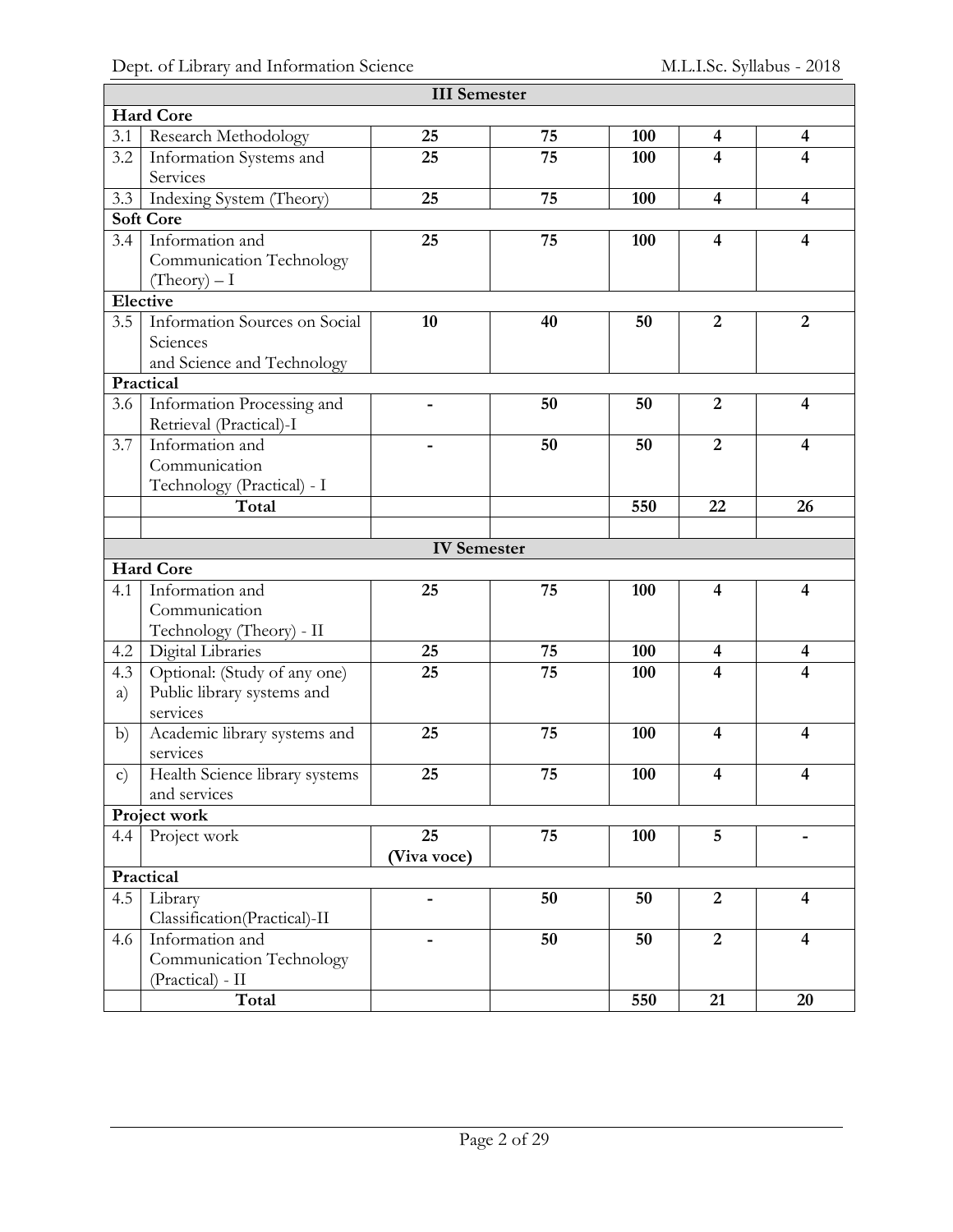**I Semester**

# **PAPER 1.1: FOUNDATIONS OF LIBRARY AND INFORMATION SCIENCE**

**Unit 1:** Library & Information Centers: Meaning and Definitions, Components, Evolution and their Role in the modem society.

**Unit 2:** Types of Libraries: Meaning and definition, Objectives, Functions and Services of Academic, Special, Public, Corporate, National and Contact Libraries. Public Relation and Extension Activities: Concept and Programs, Outreach Activities.

**Unit 3:** Library Movement: Historical account of Library Movement in India with special reference to Karnataka.

**Unit 4**: Five Laws of Library Science: Implications and their relevance to information society.

**Unit 5**: Library Legislation: Need and purpose; Functions and Principles; Salient features of Karnataka Public Library Act, 1965, Delivery of Books & News paper Act, 1954; Digital Millennium Act, 1996.

**Unit 6**: Professional Associations and Organizations (National and International): Genesis, Development and Role -ALA, CILIP, IFLA, SLA, ILA, IASLIC, IATLIS and KALA. Promoters of LIS Services: UNESCO, RRRLF

**Unit** 7: Science of Librarianship

- a. Professionalism: Generic, Ethic, qualities;
- b. Science of Librarianship: Attributes, Universe of Knowledge, Classification, Cataloguing, Indexing, Thesaurus, Abstract, Knowledge Organization System (KOS)

#### **References**

**Kumar, P.S.G.** Foundations of Library and Information Science. Paper I of UGC Model

Curriculum. B.R. Publishing Corporation. 2011

**Belkin, N:** Information Concept for Information Science: Journal of Documentation. Vol. 34(1) 1978 55-85

**Brookes, Bertram C:** The foundations of Information Science: Philosophical aspects. *Journal of Information Science.* Vol. 2, 1980, pp125-133

**Ranganathan, S. R.** The Five Laws of Library Science. Bangalore: Ess Ess, 2006.

**Corbett, EV:** Fundamentals of Library organization and administration. New Delhi, IBH,1978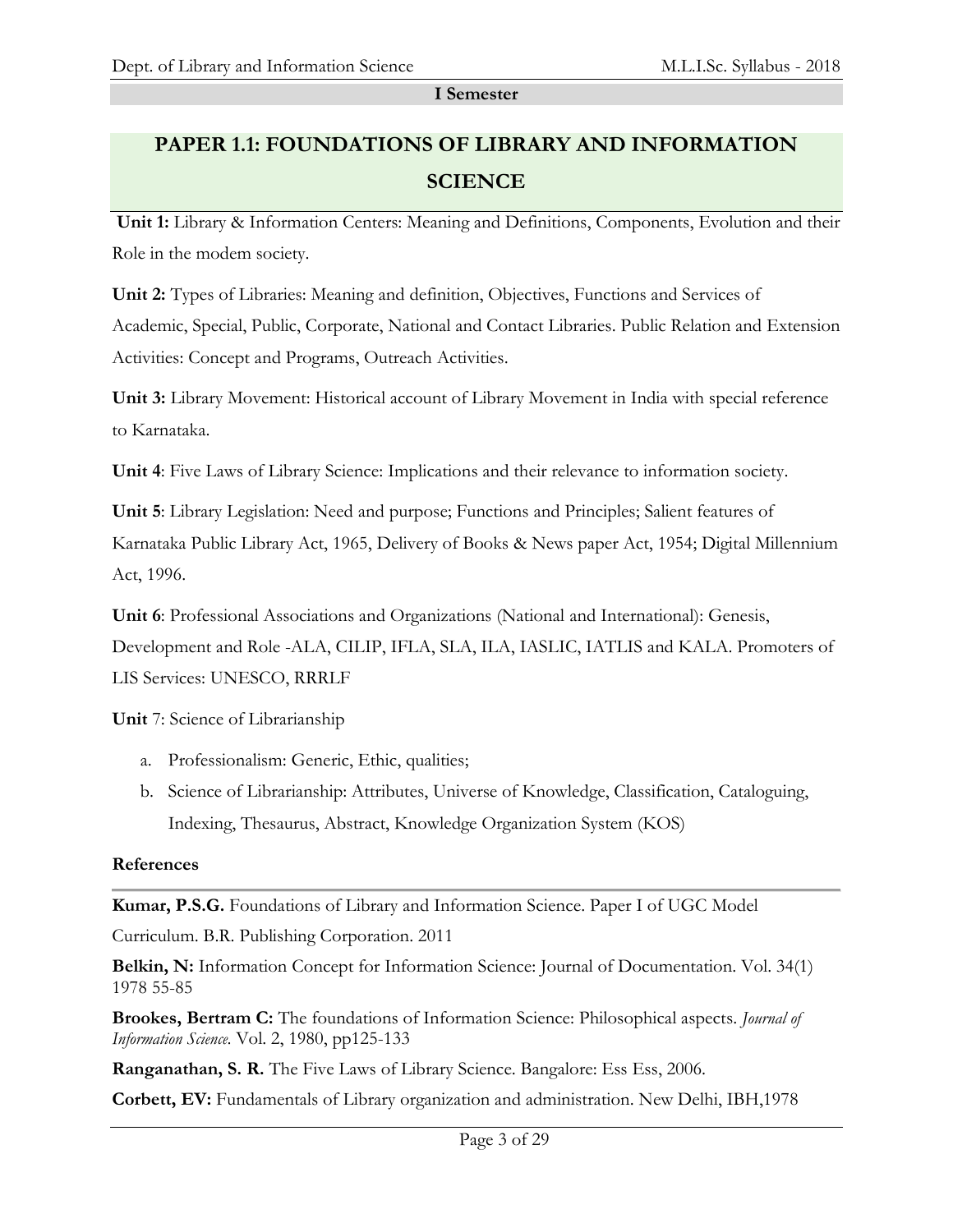**Devarajan, D:** 50 years of Indian Librarianship. New Delhi, Ess Ess Publications, 1999

**Feather John:** The Information Society: A study continuity and change. Ed. 2 London, Library Association Publishing, 1998

**Girija kumar:** Library development in India. New Delhi, Vikas, 1988

**Greer, R. Grover, R. & Fowler, S.** Introduction to the Library and Information Professions, Ed.2. Libraries Unlimited, 2013.

**Isaac, K. A.** Library Legislation in India: A Critical Comparative Study of State Library

Acts. Ess Ess. 2004

**Joliffie, Herold:** Public library extension activities. Ed 2. London, Library Association, 1968

**Kahan, MS:** Principles and prospective of copy right. New Delhi, Sarup and Sons, 1996

**Rubin Richard.** Foundations of Library and Information Science, Neal Schuman, 2010. Pp468

**Khanna, JK:** Library and Society. Kurukshetra, Research Publiation, 1987

**Mukharjee, SK and Sengupta, B:** Library organization and administration, Calcutta, Old press, 1972.

**Stephen, Grauberd and Paul Leclere:** Books, Bricks and Bytes: Libraries in the 21Sl century. Transactions Publishers, 1998

# **PAPER 1.2: INFORMATION RESOURCES**

**Unit** 1: Information Sources: Concept, Types, Characteristics and uses.

**Unit 2**: Primary Sources: Concept, Characteristics and uses; Periodicals, Conference Proceedings , Technical Reports, Patents, Standards and Specifications, Trade Literature, Theses and Dissertations, Reprints, Preprints and Monographs.

**Unit 3**: Secondary Sources: Concept, Characteristics and uses; Dictionaries, Encyclopedias, Handbooks and Manuals, Bibliographies, Geographical Sources and Biographical Sources, Yearbooks, Almanacs, Sources of Statistics, Library Catalogues, Abstracting and Indexing Sources.

**Unit 4** : Tertiary Sources: Concept, Characteristics and uses; Directories, Bibliography of Bibliographies, Union Catalogues, Guides to Subject Literature.

**Unit 5**: Non-documentary Sources:

(a) Human resources -Consultants, Experts, Extension Workers, Technology gatekeepers, Invisible Colleges, Information Brokers.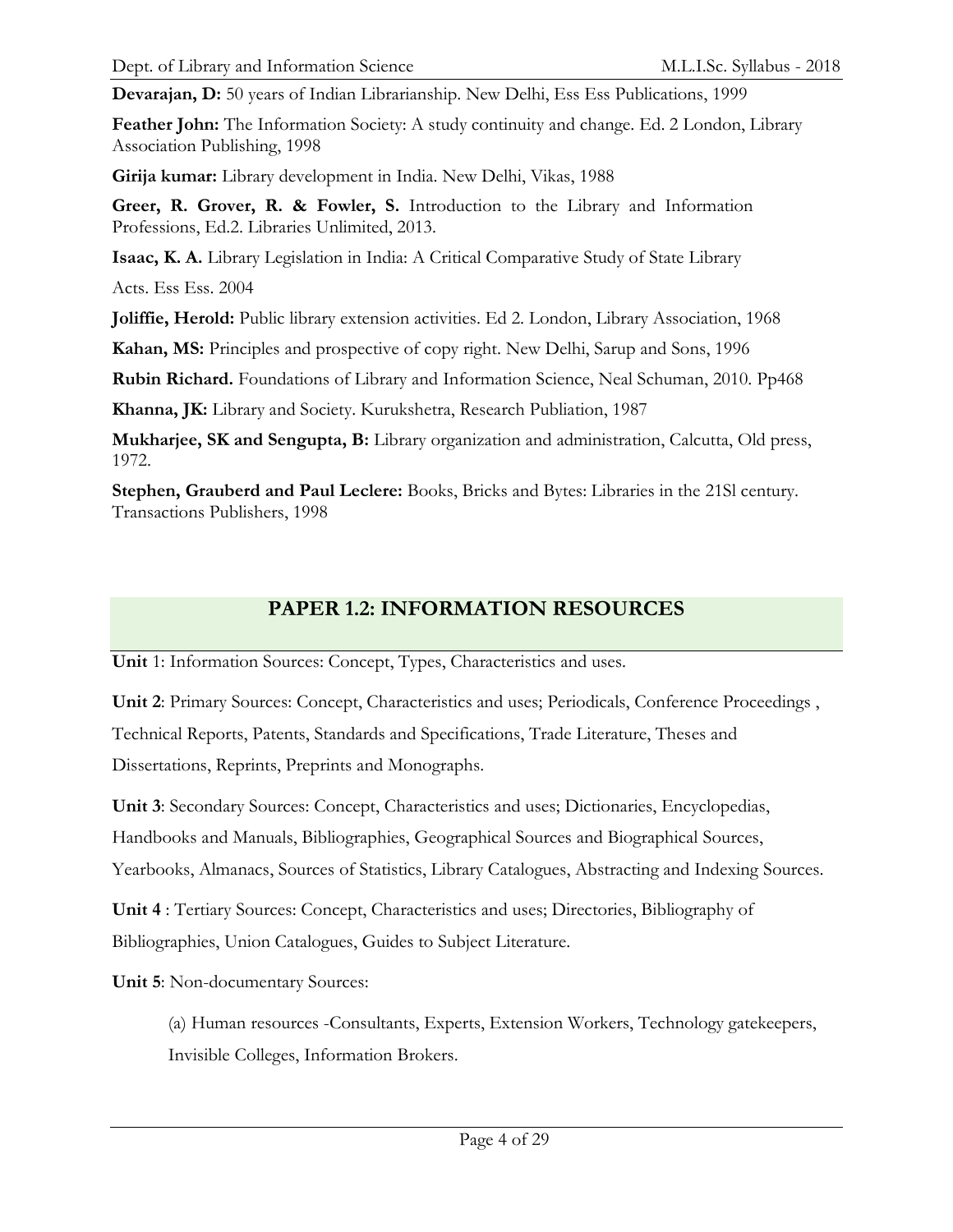(b) Institutional resources -National and International agencies, Govt. Departments, R&D Organizations, Academic Institutions, Data Banks, Institutional Websites.

**Unit 6:** Electronic Information Resources: Meaning and Definitions, Types – E-journals, E-books, Databases, E-theses, E-newspapers; Open Access Resources; E-learning Resources: Swayam, Swayam Prabha, e-PG Pathshala, eGynakosh, e-shodhsindhu, NDL, NPTEL**;** ETD – Shodhganga, Shodhgangothri**.**

**Unit 7**: a). Social Networking Sites: Discussion Forums, Information Gateways/Portals, Blogs,

Wikis, Twitter.

b) Open Learning Resources: OER, MOOCs

c) Evaluation of Print and Electronics

### **References**

**Chowdhury, CG and Chowdury, Suddatta:** Searching CD-ROM and Online information sources, London, Library Association, 2001.

**Davinson Donald:** Reference service. London, Clive Bingley, 1980.

**Grogan, Denis:** Science and Technology, Ed.4. London, Clive Bingley, 1982

**Guha, B:** Documentation and Information Services: Techniques and Systems. Rev. Ed.2. Calcutta, World Press, 1983

**Hanson, CW:** Introduction to science information work. London, ASLIB, 1973

**Higgens, Gavin:** Printed reference materials. London, Library Association, 1980

**Katz WA:** Introduction to Reference work. Ed. 5. Vo1.2 New York, Mc-Graw Hill, 1989

**Krishna Kumar:** Reference service. Rev. Ed. 3. New Delhi, Vikas, 1987

**Lea, Peter W:** Printed Reference Materials. Ed.3 London, Library Association, 1990

**Lea, Peter Wand Day, Alan:** Reference Sources Handbook. Ed 4. London, Library Association, 1996.

**Parker, C.C. and Purely:** Information Sources in Science and Technology. Ed. 2. 1986

**Ranganathan, SR:** Reference Service Ed 2. Bangalore, Sarada Rangnathan Endowment for Library Science, 1992.

**Sewa singh:** Handbook of Reference and Information Services. New Delhi, Crest Publishing house, 1997

**Sewa Singh:** International manual of Reference and information services. Delhi, Beacon Book, 1997

**Sharma, JS and Grover, DR:** Reference service and sources of Information. New Delhi, Ess Ess publications, 1992

**Subramanyam, K:** Scientific and Technical Information Resources. New York, Marcel Dekkar, 1981.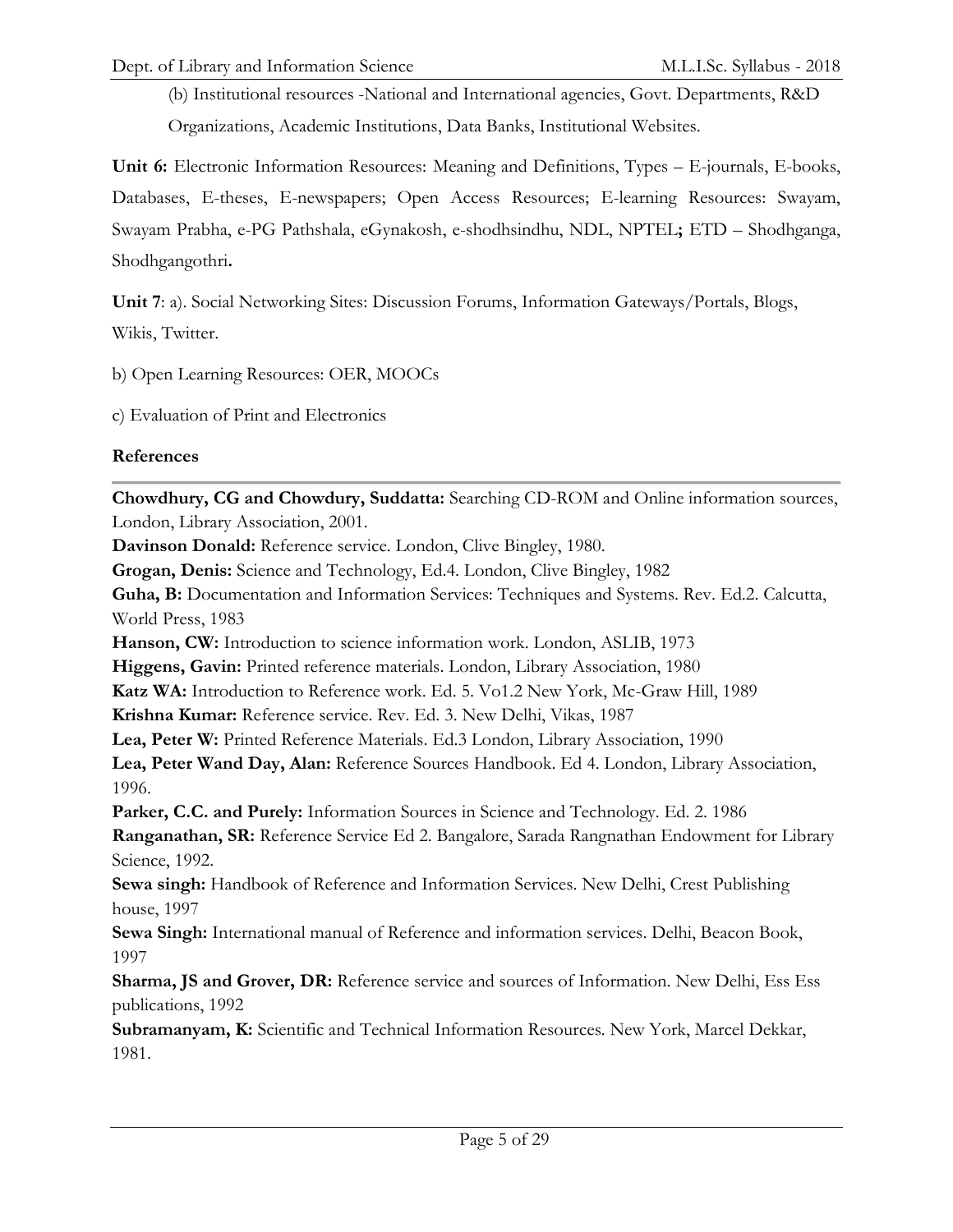## **PAPER 1.3: LIBRARY CLASSIFICATION (THEORY)**

**Unit 1**: Library Classification: Meaning and Definition, Need, Purpose and Functions.

**Unit 2**: Universe of Knowledge: Modes of formation of subject; Knowledge Classification and Book Classification.

**Unit 3**: Schemes of Library classification: DDC, UDC and CC -History, Development and Structure

**Unit 4**: Theory of Library Classification: Planes of Work, Laws, Canons, Principles and Postulates.

**Unit 5**: Fundamental Categories: Facet Analysis and Facet Sequence, Phase Relation and Common Isolates. Common and Special.

**Unit 6**: Notation: Meaning and Definition, Need, Types, Functions and Qualities; Mnemonics.

**Unit** 7: Trends in Library Classification: Automatic Classification, Web Dewey. Knowledge

Organization Systems – Concept, Ontology, Folksomony, OWL, SKOS, Taxonomy.

## **References**

**Berwick Sayers, WC:** Introduction Library Classification. London, Andra Deuach, 1950

**Bliss, HE:** Organization and knowledge in libraries and subject approach to Books. Ed.2. New York, Wilson, 1929.

**Eric, J Hunter:** Classification made simple. England, Gower Pubishing, 1995.

**Fosket, AC:** Subject Approach to Information. Ed.5. 1991.

**Fosket, AC:** The Universal Decimal Classification. London, Clive Bingley, 1973.

**Jaideep Sharma and Ramkumar:** DDC 20: A Practical guide. Delhi, Indian Bibliographies, Bureau, 1994

**John, P Comaromi and Satija, MP:** Exercises in the 20th edition of DDC. New Delhi, Sterling Publishers Pvt. Ltd. 1990.

**Kochar, RS:** Library classification System, New Delhi, Common Wealth Publishers, 1998

**Krishna Kumar:** Theory of Classification. Ed.2, New Delhi, Vikas, 1980.

**Pushpa Dhyan:** Classification schemes and Indian Libraries. 2'nd Rev.ed, New Delhi, Metropolitan, 1989

**Raju, AAN:** Universal Decimal Classification (IME 1985): A Practical manual and self instructional manual. Madras, TR Publications, 1991.

**Satija, MP and John, P Comaromi:** Introduction to the practice of Dewey Decimal Classification. New Delhi, Sterling Publishers Pvt. Ltd., 1998.

**Satija, MP:** Colon Classification. New Delhi, Sterling Publishers Pvt. Ltd., 1993.

**Shegal , RL:** Hand book of Colon Classification. New Delhi, Ess Ess Publication, 1993.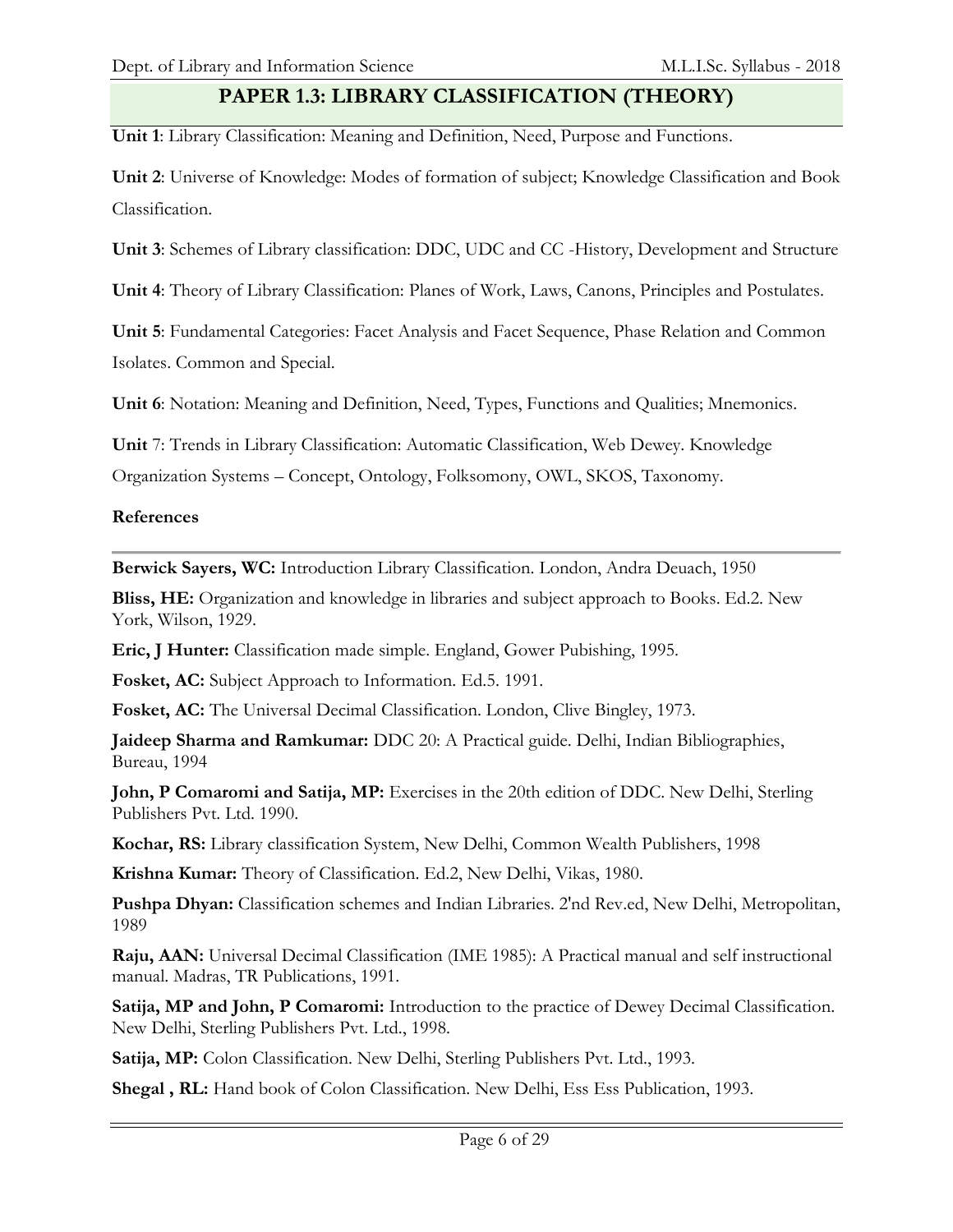# **PAPER 1.4: BASICS OF COMPUTER (THEORY)**

**Unit 1**: Information Technology: Meaning, Definition, Scope and Evolution, Application of ICT in Libraries and Information Centres. Computers: Concept, Types, Generation, Capabilities and limitations

**Unit 2**: Computer Hardware: Components of a Computer; Memory -Internal Storage: ROM and RAM, External Storage Devices: Magnetic Devices -Hard Disk; Optical Devices -CD-ROM, DVD, Blue-ray Disc; Pen drive; Input/output Devices: Microphone, Joystick, Touchpad, Touch Screen, barcode reader. Output devices: Printer, Plotter, Monitor & Speaker.

**Unit 3**: Computer Software: Systems Software -Compilers and Interpreters; Operating Systems: - Single User-MS-DOS, MS-WINDOWS; Multi-user Operating Systems –Windows, Linux/Unix; Application Software Package: MS Office -Word, Excel and PowerPoint, Mobile Operating Systems –IOS, Android.

**Unit 4**: Data Representation and Data Manipulation: Data Representation-Bits, Bytes, Codes-BCD, EBCIDC, ASCII, ISCII and UNICODE. Number System-Conversion from binary to decimal-Decimal to Binary; Binary calculations-Addition-Subtractions.

**Unit 5**: Programming: Steps in programming, algorithm, flowchart, Programming languages: BASIC, PASCAL, C, C++, HTML.

**Unit 6** File organization: Field, Record, file, database, types of file organization and their advantages and disadvantages.

**Unit 7**: Internet: Historical development, Web browsers – Internet Explorer, Mozilla Firefox and Google Chrome; Search Engines- need and importance, types, search strategies.

### **References**

**Coper, M J:** What Computers can do. London, Masclanner, 1970.

**Davies, G B:** Introduction to computers. New York, Mc-Graw Hill, 1977.

**DRTC:** Library Networks in India. Seminar Volume, 1990.

**Eyre, J J and Tonks P:** Computers and Systems: An Introduction for Librarians London, Clive Bingley, 1971.

**Grosshans, D:** File Systems: Design and Implementation. 1986.

**Hanley, TP:** Computer based library and Information System. London, Me Donals, 1970.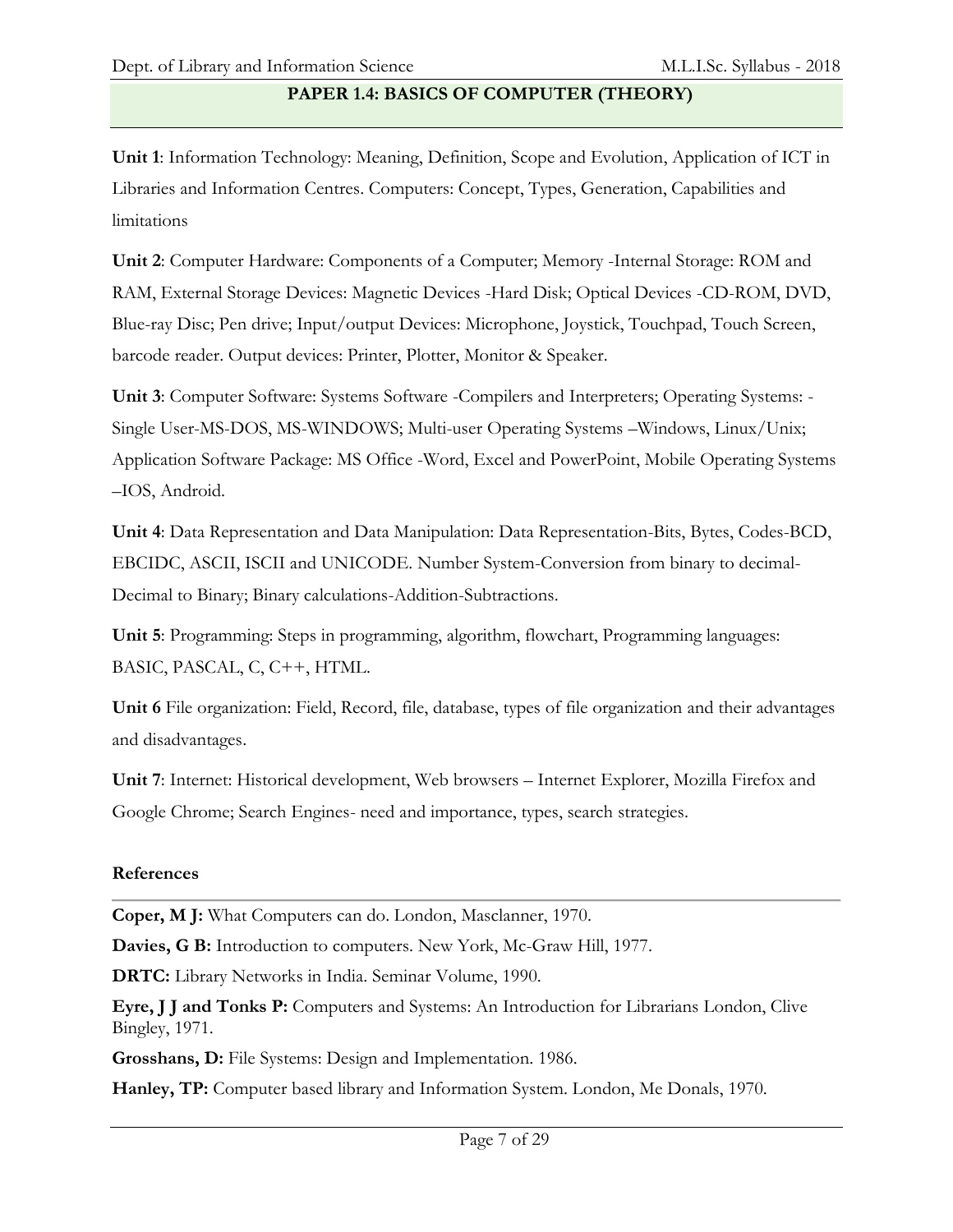**Hunt Rand Shelley J:** Computers and Common Sense. 1989.

**Kaul , HK:** Library Network: Indian Experience. 1992.

**Kimber, RT:** Automation Libraries, Ed. 2. Oxford, Pergmon, 1974.

**Krishnamurthy, EV:** Introductory theory of Computer science. New Delhi, East-West Press Pvt. Ltd. 1995, Madras Library Association: Library automation. Madras, NLA, 1986.

**Marser, Ellen:** Elements of Data Processing. New York, Dalmer, 1971.

**Mishra, KLP and Chandrashekaran, N:** Theory for Computer Science. Ed 2. New Delhi, Prentice -Hall of India Pvt. Ltd., 1999.

**Morris, Mano M:** Digital logic and Computer design. New Delhi, Prentice Hall of Indian Pvt. Ltd., 2000.

**Price, WP:** Introduction to Computer data processing. New York, Hot, Rinehart and Winston, 1981.

**Rowley, Jennifer:** Basics of Information Technology. 1997.

**Stulta, RA:** The Word processing: Hand book. 1982.

**Tedd, LA:** An Introduction to Computers and Basic programming. Ed 2. New Delhi, New Age International Pvt. Ltd., 1998.

**Terrence, W Pratt and Marvin, V Zelkowlts:** Programming Languages: Design and Implementation. New Delhi, Prentice Hall of India Pvt. Ltd., 2000.

**Thomas, C Bartee:** Digital Computer fundamentals Ed 6. New Delhi, McGraw-HilI Publishing Company Ltd., 1985.

## **PAPER 1.5: LIBRARY CLASSIFICATION (PRACTICAL) - I**

Classification of Simple, Compound, Complex and Electronic documents according to the latest edition of Dewey Decimal Classification Scheme.

(Each Student shall compulsorily maintain practical record and submit the same at the time of practical examination)

## **PAPER-1.6: BASICS OF COMPUTER (PRACTICAL)**

- Acquaintance with Computer and its Components
- Hands on Experience and Work Assignments with MS-DOS, MS-WINDOWS, MS-OFFICE - Word, Excel and PowerPoint.

(Each Student shall compulsorily maintain practical record and submit the same at the time of practical examination)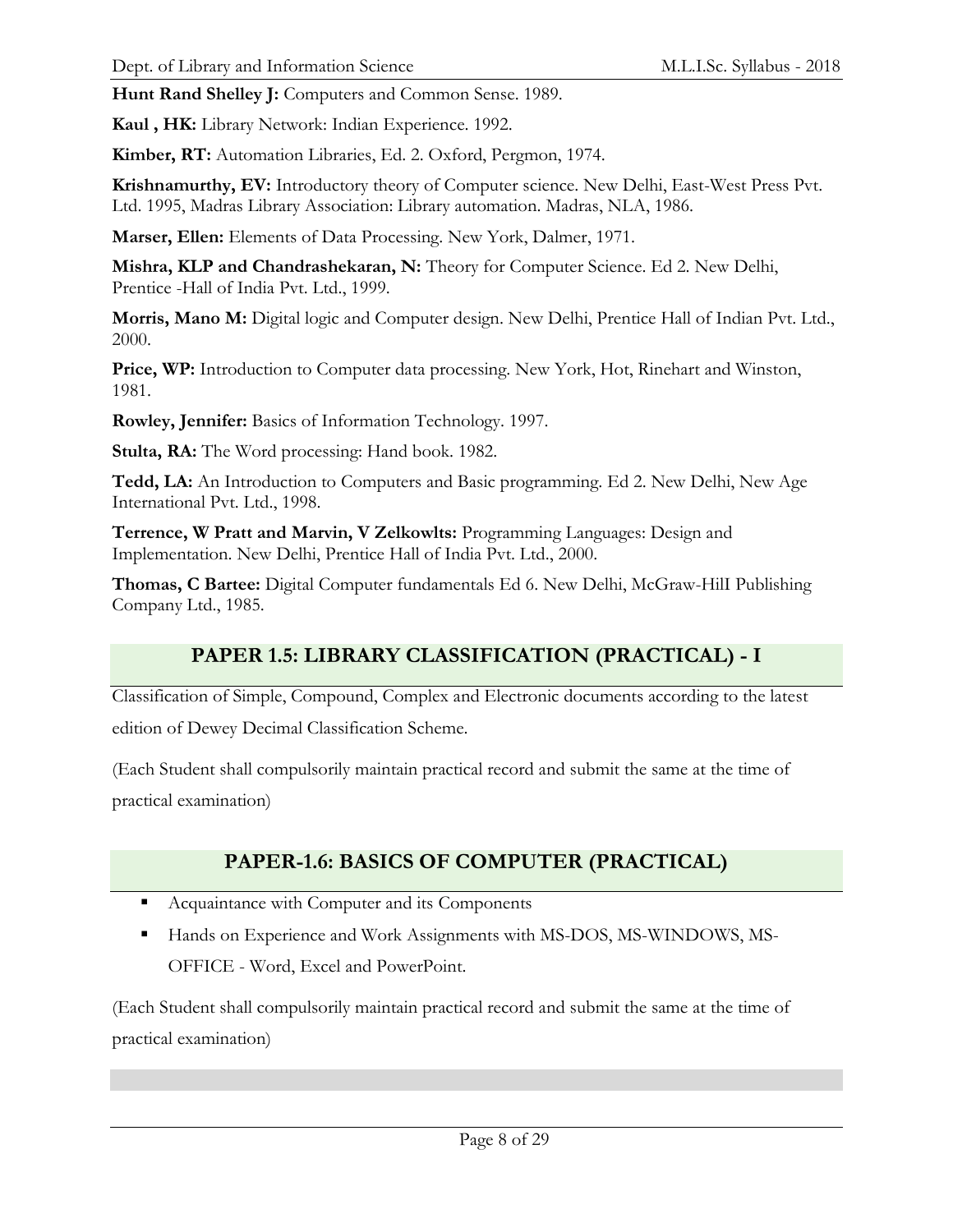#### **Second Semester**

#### **PAPER 2.1 INFORMATION SOCIETY & LITERACY**

**Unit 1:** Data, Information and Knowledge: Types, Nature and Characteristics Features; Information Communication: Information Generation and Communication; Channels and Levels of Communication; Barriers of Information Communication; Communication Modes and Models

**Unit 2**: Information Society: Meaning and Definition; Genesis, Development and Evolution of Information Society; Information Industry - Content creation, content organization and content communication (Generators, Providers and Intermediaries). Economics of information

**Unit 3**: Issues of Information Society: Social Issues, Political Issues; Policies relating to Information: Right to Information Act, Intellectual Property Rights – Copyright, Trademark and Patent. Concept of Freedom, Censorship, Data Security, Fair Use and Creative Commons. National and International Information Policies and Programs; Information Technology Taskforce, and National Knowledge Commission.

**Unit 4** Information literacy: Meaning, Definition, Need, Importance Historical perspective of Information literacy. User education to information literacy.

**Unit 5** Types of Information Literacy: Library Literacy, Technology literacy, media literacy, computer and digital literacy, research literacy.

**Unit 6** Models and Standards: Models- SCONUL model and Empowering 8 model, B-6, Seven Pillar, ELLIS. Standards- ALA, IFLA ACRL. Taskforces and forums.

**Unit 7** Knowledge Management and Economics of Information.

### **References**

**American Library Association**. Final Report of Presidential Committee on Information Literacy. www.ala.org/at/nill/litt1sthtml

**Barker, K. and Londsale, R.** Ed. (1994). Skills for life: the value and meaning of literacy. London: Taylor Graham.

**Bawden, D. (**2001). Information and digital literacies: a review of concepts. [http://gti/edu.um.es.8080/gomez/hei/intranet/bawden/pdf.](http://gti/edu.um.es.8080/gomez/hei/intranet/bawden/pdf)

**Eisenberg, M.B. , Lowe, C.A. & Spitzer, K.L.** (2004). Information literacy: Essential skills for Information age. London: Libraries unlimited.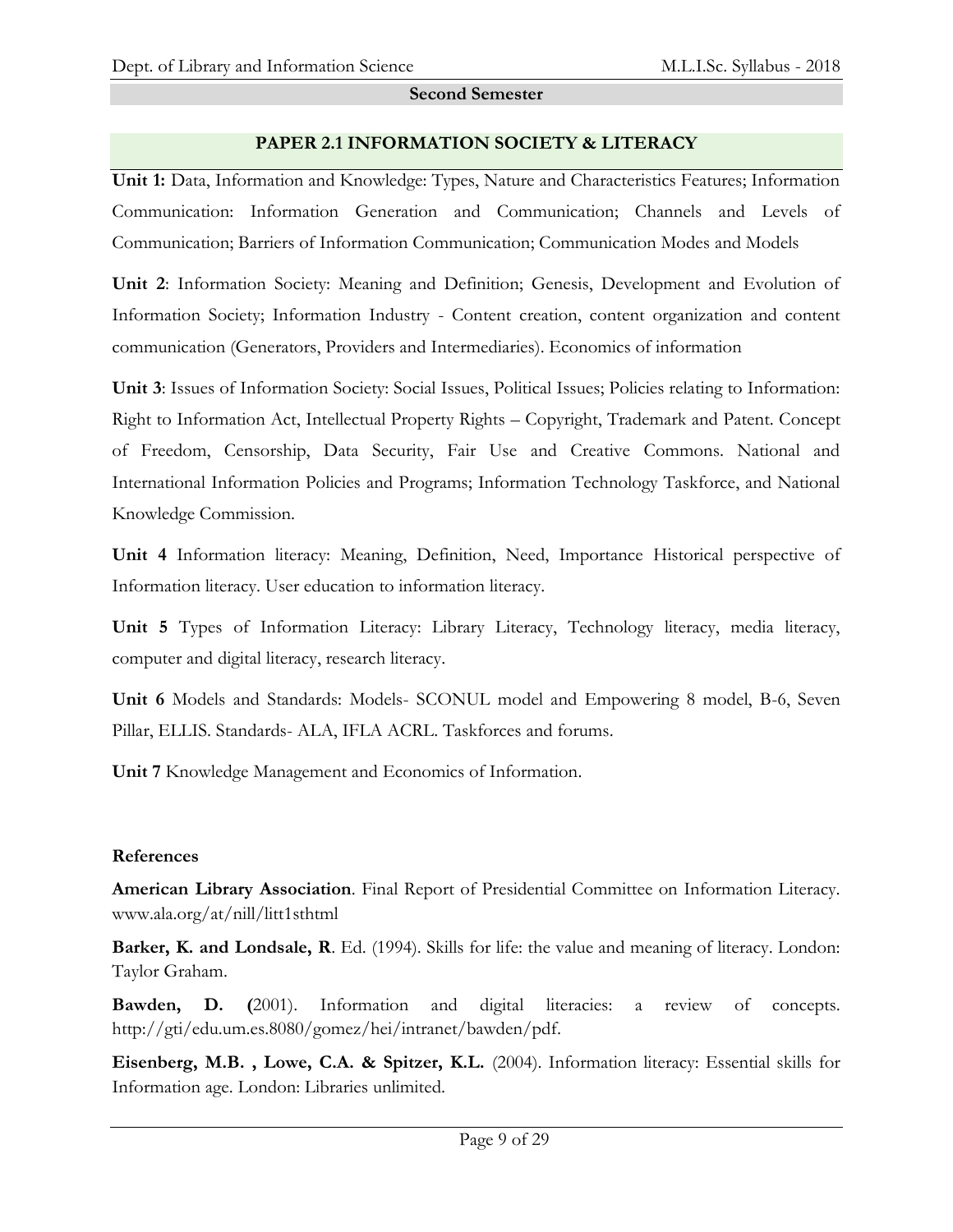**Meadows, A.J.** Ed. (1991). Knowledge and communication: essays on the Information chain. London: Library Association.

Pantry, Sheila and Griffiths, Peter (2002). Creating a successful eInformation service. London: Facet.

**ZoranaErcegovac** (2008). Information literacy: search strategies, tools & resources for high school students and college freshmen. California: ABC-CLIO.

## **PAPER 2.2: MANAGEMENT OF HYBRID AND DIGITAL LIBRARIES**

**Unit 1**: Management: Concepts, Definition and Scope; Management Styles and Approaches; Functions and Principles of Management and their application to Library and information centres

**Unit 2**: Human Resource Management: Meaning, Definition, Objectives and Functions; Selection and Recruitment; Manpower planning, Job analysis; Motivation; Training and Development; Performance Appraisal, Promotion and transfer; MBO.

**Unit 3:** Financial Management: Resource Mobilization; Budgeting Methods and types of Budgets, Preparation of budget, Costing and Accounting, Cost Benefit Analysis: PERT, CPM; Outsourcing

**Unit 4:** Library Records and Statistics: Library Records, Annual Report-Compilation, Contents and Style; Library Statistics, Staff Manual, Authority File.

**Unit 5:** Systems Analysis and Design: Library as a system; Design and Planning of Library and Information Center, Approaches, Factors, Steps. SWOT. Total Quality management: Concept, Definition, Elements, Quality Audit, LIS related Standards. Technology Management. .

**Unit 6:** a). Library Operations: Collection Development - Selection and Acquisition; Technical Processing; Serials Control; Circulation Control; Maintenance; Stocks verification and Weeding.

b). Online Bookstores – Identification, Advantages, Online Book Shops v/s Traditional Book Shops, URLs.

**Unit 7**: Library Building: Hybrid and Digital; Planning and Design, Factors and Principles, Furniture and Equipment, library standards.

#### **References**

**Bryson, J:** Effective Library and Information Center Management.

**Chatterjee, A K:** Introduction to Management: Its Principles and Techniques. Calcutta, World Press.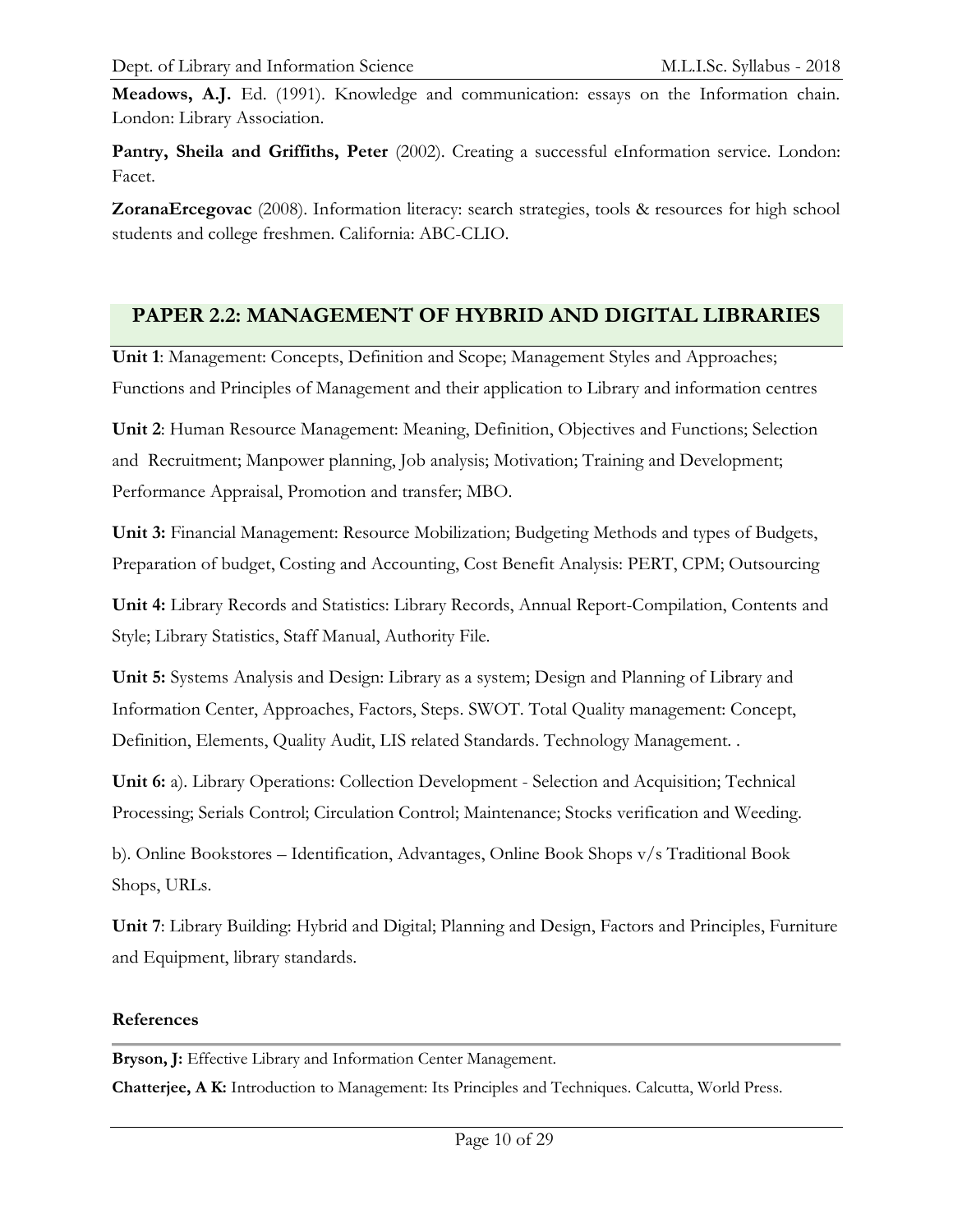**Cowley, J:** Personnel Management in Libraries. 1982.

**Davar, R S:** The Management process Ed, 1982 .

**Daugherty, Rand Heinrits, FJ:** Scientific Management of Library operation. 1985.

**Eindur, P:** Information Systems Management: Analytical tools and techniques. 1985.

**Evans S E:** Management Techniques for Librarians. Ed. 2New York, Academic, 1978.

**Jones, ,N and Jordan, P:** Staff Management in Library and Information work. 1982.

**Katz, A:** Collection Development: Selection of Materials for Libraries. New York, HRW, 1980.

**Krishna Kumar:** Library Administration and Management. Delhi, Vikas, 1987.

**Krishnmurthy, R Ed.:** Library Management. New Delhi, Commonwealth publisher, 1997.

**Mittal R L:** Library Administration: theory and Practical. Ed. 4 Delhi, Metropolitan, 1984.

**Pearson, R J:** Management process: Selection of Readings for Librarians. Chicago, ALS, 1983.

**Ray, Prytherch:** Information Management and Library Science: A Guide to the Literature. England, Gower Publishing, 1994.

**Sharma, J K:** Personnel Management in Libraries. 1981.

**Smith, D:** Systems thinking in Library and Information Management. 1980.

**Stedwsart, R D and Eastilick, J T:** Library Management. Ed. 3 1988.

**Thiefaut, R J and Reynolds, S W:** Effective Information Systems Management. 1982.

**Siwatch, Ajit Singh.** Library management: Leadership style and organizational climate. 2004

## **PAPER 2.3: LIBRARY CATALOGUING (THEORY)**

**Unit 1**: Library Catalogue: Meaning, Definition, Purpose and Functions; Types and forms of Catalogue including OPAC and Web-OPAC.

**Unit 2**: Normative Principles: Laws, Canons and Principles

**Unit 3:** Catalogue Codes: Brief history and salient features of Classified Catalogue Code, AACR -  $II(R)$ .

**Unit 4**: Catalogue Entries and Filing: Kinds of entries, Filing rules and Principles

**Unit 5**: Subject Headings: Chain Procedure, Sear's List of Subject Headings and Library of

Congress Subject Headings

**Unit 6**: Co-operative and Centralized Cataloguing; Union Catalogues: Concept, Types and Compilation, Z39.50, copy cataloguing, OCLC WorldCat.

**Unit 7**: Trends in Cataloging of Electronic and Internet resources, Metadata Standards-Dublincore, ISO2709, FRBR-RDA, BIBFRAME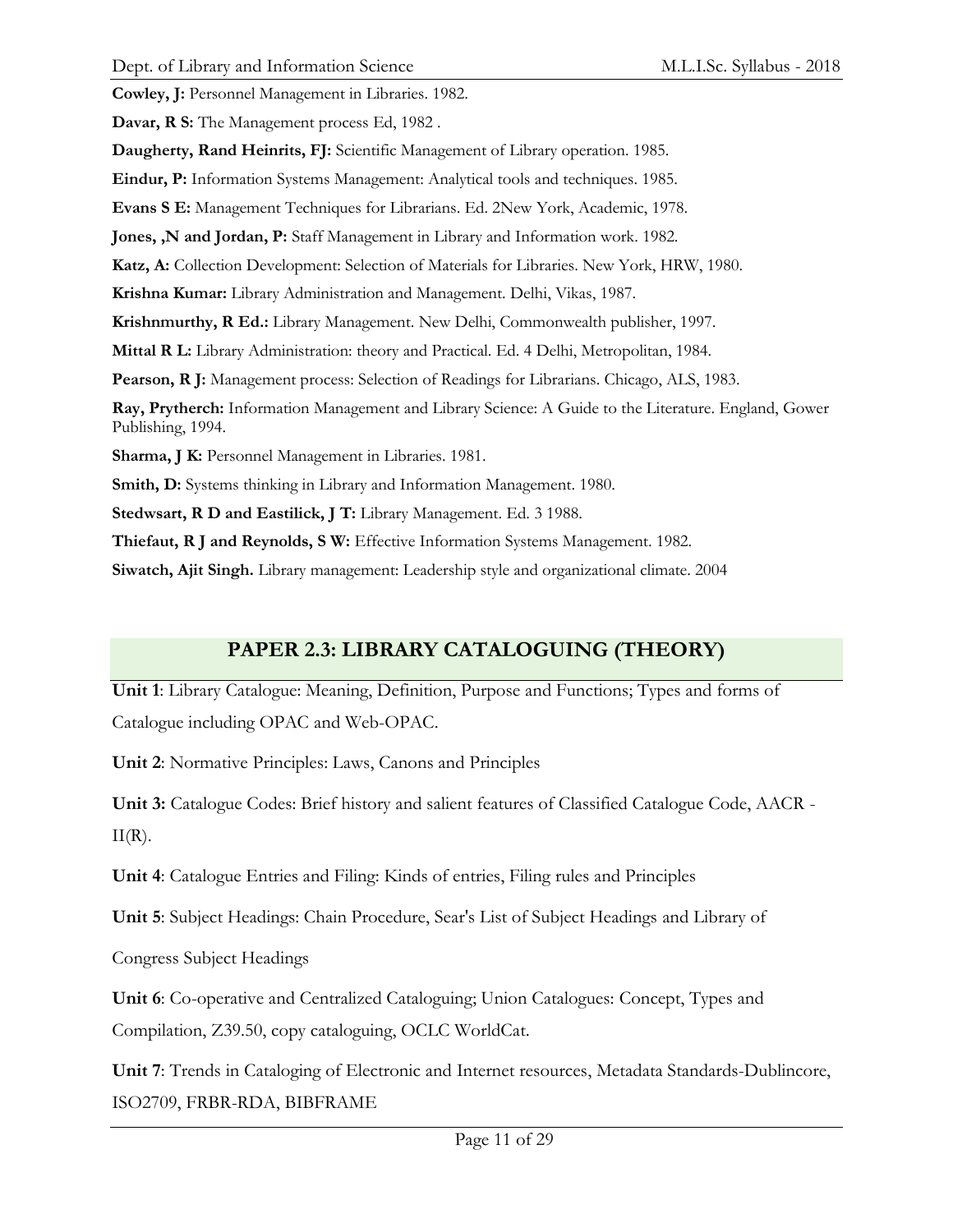#### **References**

**American Library Association**, Angle-American Cataloguing Rules. Ed. 2.Chicago, ALA, 1978.

**Cutter, CA:** Rules for Dictionary Catalogue. Ed.4. London, Library association, 1955.

**Fosket, AC:** Subject approach to Information. Ed.5. 1991.

**Girija Kumar and Krishna Kumar:** Theory of Cataloguing. New Delhi, Vikas, 1986.

**Hunter, EJ:** Cataloguing: Guide Book, ED.2 London, Clive Bingldy, 1974.

**Horne, Jhon:** Cataloguing. London, ALA, 1970.

**Ranaganathan, SR:** Classified Catalogue Code with additional rules for Dictionary Catalogue. Ed.5. Bombay, Asia, 1965.

**Ranganathan, SR:** Heading and Canons. Madras, 1955.

**Ranganathan, SR:** Library Catalogue: Fundamentals and Procedure. Madras, Library Association, 1950.

**Viswanathan, CG:** Cataloguing Theory and Practice. 1990.

# **PAPER 2.4: LIBRARY AUTOMATION**

**Unit 1**: Library Automation: Meaning and Definitions, History, Need and Areas of Library Automation

**Unit 2**: Strategies for Library Automation: Factors -Internal and External, Prerequisites, Library Automation Tasks

**Unit 3**: Infrastructure Requirements for Library Automation: Manpower, Hardware, Software, Cost, Furniture and Equipment – Barcode, RFID, QR Codes, NFCT (Near Future Communication Technology).

**Unit 4**: Automation of House Keeping Operations: Acquisition and Cataloguing, with focus on role, rationale, Subsystems and Interface, File and Data Structure, OCLC and LC.

**Unit 5**: Automation of House Keeping Operations: Circulation and Serials Control with focus on role, rationale, Subsystems and Interface, File and Data Structure; Retrospective Conversion: Strategies and Techniques

**Unit 6**: Library Software Packages: SOUL, Easylib, Libsys, NewgenLib, Koha; Evaluation of Library Automation Software.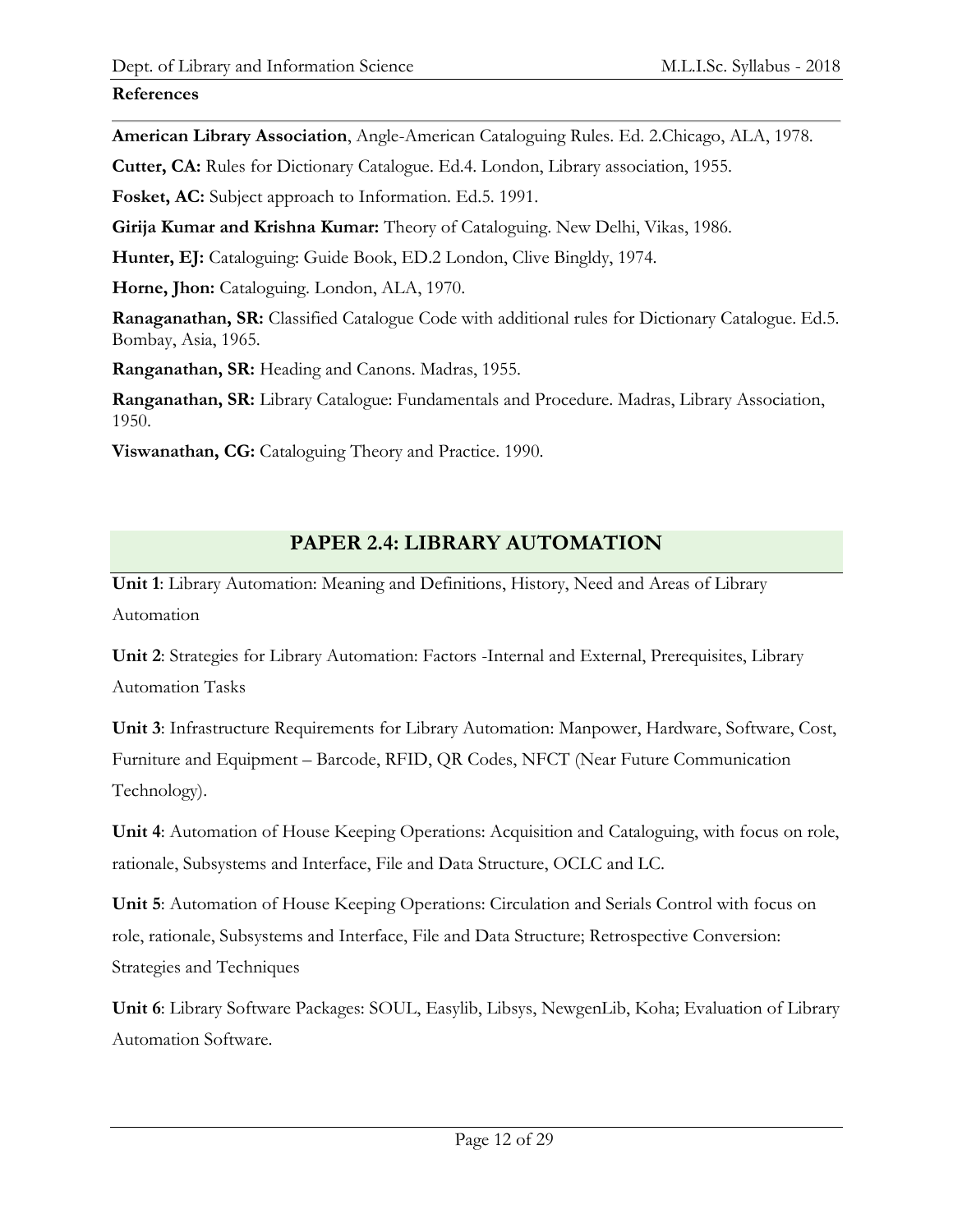**Unit 7**: Library Technology: Library Security, Discovery tools, Semantic Technology and tools, Link resolves.

**References**

**xBiddiscombe, Richard:** End user revolution: CD-ROM, Internet and change role of the Information Professional. London, Library association, 1996.

**Burns, A:** New Information Technology. 1984.

**Edmunda, R A:** Prentice Hall Encyclopedia of Information Technology, Essential Guide dBase plus in Libraries. 1988

**Ffaruqui Khalid Kamal:** Automation in Libraries. New Delhi, Anmol, 1997.

**Faruthi, S N Ed.:** Library Techniques and Technologies Perspectives in Multimedia Library Development. New Delhi, Kanishka, 1997.

**Gupta, Sangita:** Manpower Needs of Automated Libraries. New Delhi, Ess Ess Publications, 1995.

**Haravu, L J.:** Library automation:design, principles and practice, 2004

**Kent, A and Galvin, T J Ed.:** Information Technology: critical Choice for library Decision Makers. 1992

**Madras Library Automation**. MLA, 1992.

**Menon, V V and Prasad, H N Ed.:** Information Technology and National Development. Agra, Y K Publishers, 1994.

**Moorthy, A L:** Information Technology applications in academic Libraries in India with emphasis on networking services and information sharing, Ahmedabad, INFLIBNET, 1997.

**Ojha, D C, Edd.:** Computer Applications III Library and Information Science. Jodhapur, Scientific Publication, 1995.

**Rouse, Rowena:** CD\_ROM and online computing, Electronics and Telecommunication databases, London, ASLIB, 1994.

**Satyanarayana, R:** Information Technology and its facts. New Delhi, Manak, 1998.

**Tiwari, Purushotham:** International encyclopaedia of library automation: Contents: Vol.2- Library computerisation, 2011

**Unesco,** Reference Manual and CDS/ISIS Pascal Manual, 1989.

# **Elective Paper: 2.5 INFORMATION LITERACY**

**Unit 1: Types of Libraries:** Meaning and definition, Objectives, Functions and Services of

Academic, Special, Public, Corporate, National and Contact Libraries

**Unit 2:** 

**a) Types of Information sources** --- Primary, secondary and tertiary information resources;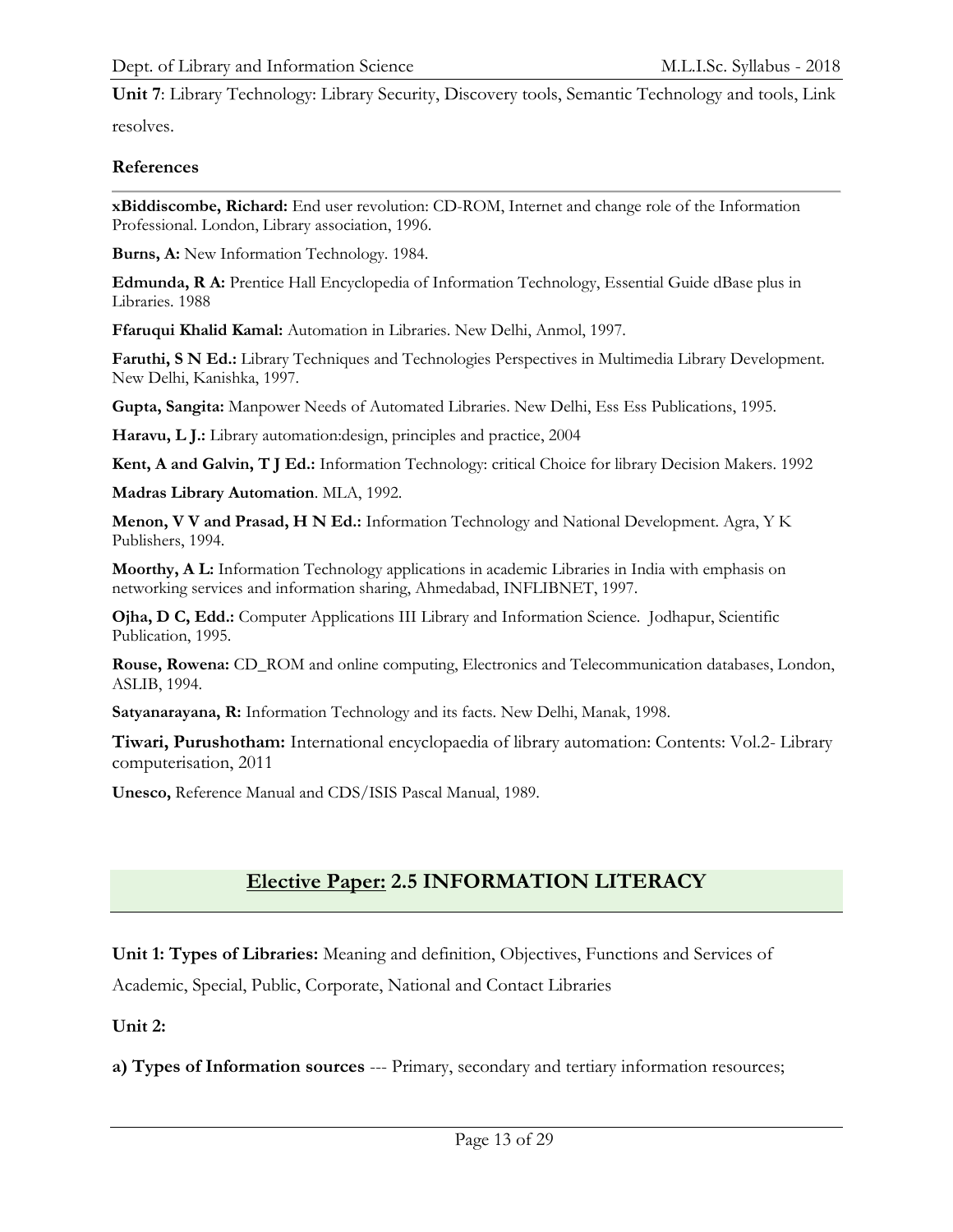**b) Library Tools, Services and Facilities –** Organization of library resources, Classification, Catalogue, Union catalogue, Kardex, Bibliographies, Directories, Yearbooks, Indexing and abstracting; Services-Reference service, CAS,SDI, Bibliographical service, Document delivery service, Referral service; Facilities-photocopy, reading room facility, book bank, circulation of books, internet browsing.

**Unit-3: Electronic Information Resources**: Meaning and Definitions, Types – E-journals, Ebooks, Databases, E-theses, E-newspapers; Open Access Resources; E-learning Resources: Swayam, SwayamPrabha, e-PG Pathshala, eGynakosh, e-shodhsindhu, NDL, NPTEL; ETD – Shodhganga, Shodhgangothri.

**Unit 4: Open Access resources:** Open Accessinitiative, OA journals, OA books, DOAJ (directory of Open access Journals), Directory of Open access Books, OER, MOOCs

**Unit 5: Information Literacy:** Meaning, Definition, Need and Evolution of the concept. Historical perspective of Information literacy.

**Unit 6: Information Organization and Presentation:** Methods of organization and presentation, use of style manual, foot notes and end notes

**Unit 7: IL Skills and Competencies:** Information Literacy (IL) programmes, Study of Information literacy programs in the world. Information literacy instructions in different types of Library and Information centers, Levels of Information Literacy: Entry level, Mid level, High level, Advance level. Lifelong learning and its components.

### **References**

**Grogan, Denis:** Science and Technology. Ed. 4. London, Clive Bingley, 1982.

**Guha, B:** Documentation and Information Services: Techniques and Systems. Rev. Ed.2. Calcutta, World Press, 1983.

**Hanson, CW:** Introduction to science Information work. London, ASLIB, 1973.

**Higgens, Gavin:** Printed Reference materials. London, Library Association, 1980.

**Katz WA:** Introduction to Reference work. Ed.5. Vol.2 New York, Mc-Graw Hill, 1989.

**Lea, Peter W:** Printed Reference Materials. Ed.3 London, Library Association, 1990.

**Lea, Peter Wand Day, Alan:** Reference Sources Handbook. Ed 4. London, Library Association, 1996.

**Maizell, RE and Others:** Abstracting scientific and Technical Literature. New York, Wiley, 1970.

**Parker, C.C. and Purely:** Information Sources in Science and Technology. Ed.2. 1986.

**Sewa singh:** Handbook of Reference and Information Services. New Delhi, Crest -¬Publishing house, 1997.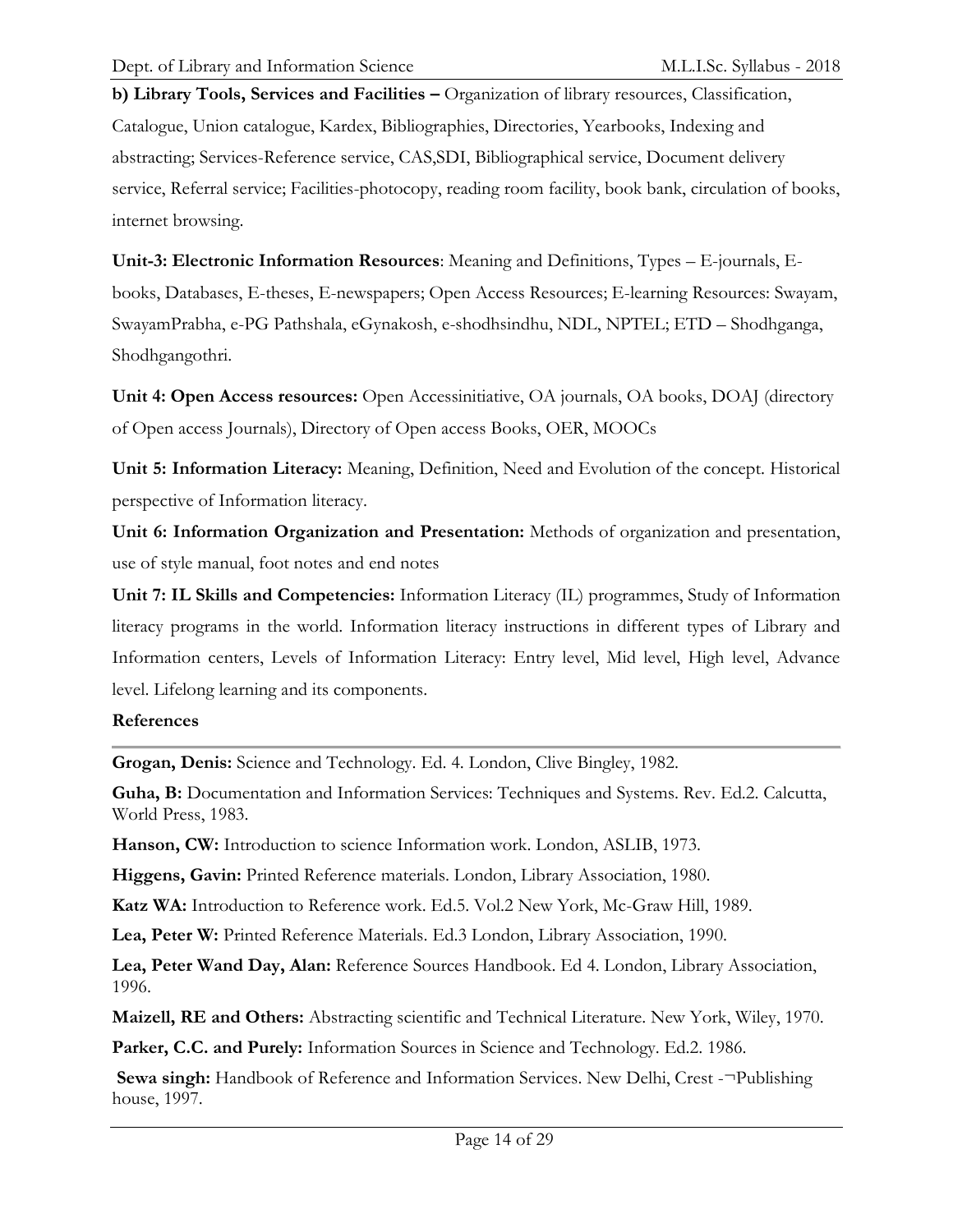**Sewa Singh:** International manual of Reference and information services. Delhi, Beacon Book, 1997.

Sharma, JS and Grover, DR: Reference service and sources of Information. New Delhi, Ess Ess publications, 1992.

Subramanyam, K: Scientific and Technical Information Resources. New York, Marcel Dekkar, 1981.

# **PAPER 2.6 LIBRARY CATALOGUING (PRACTICAL)**

Cataloguing of Simple, Composite and complex documents according to AACR-II (R)

# **PAPER 2.7: LIBRARY AUTOMATION (PRACTICAL)**

Hands on experience and work assignment with library software packages: SOUL and Koha.

(Each Student shall compulsorily maintain practical record and submit the same at the time of

practical examination)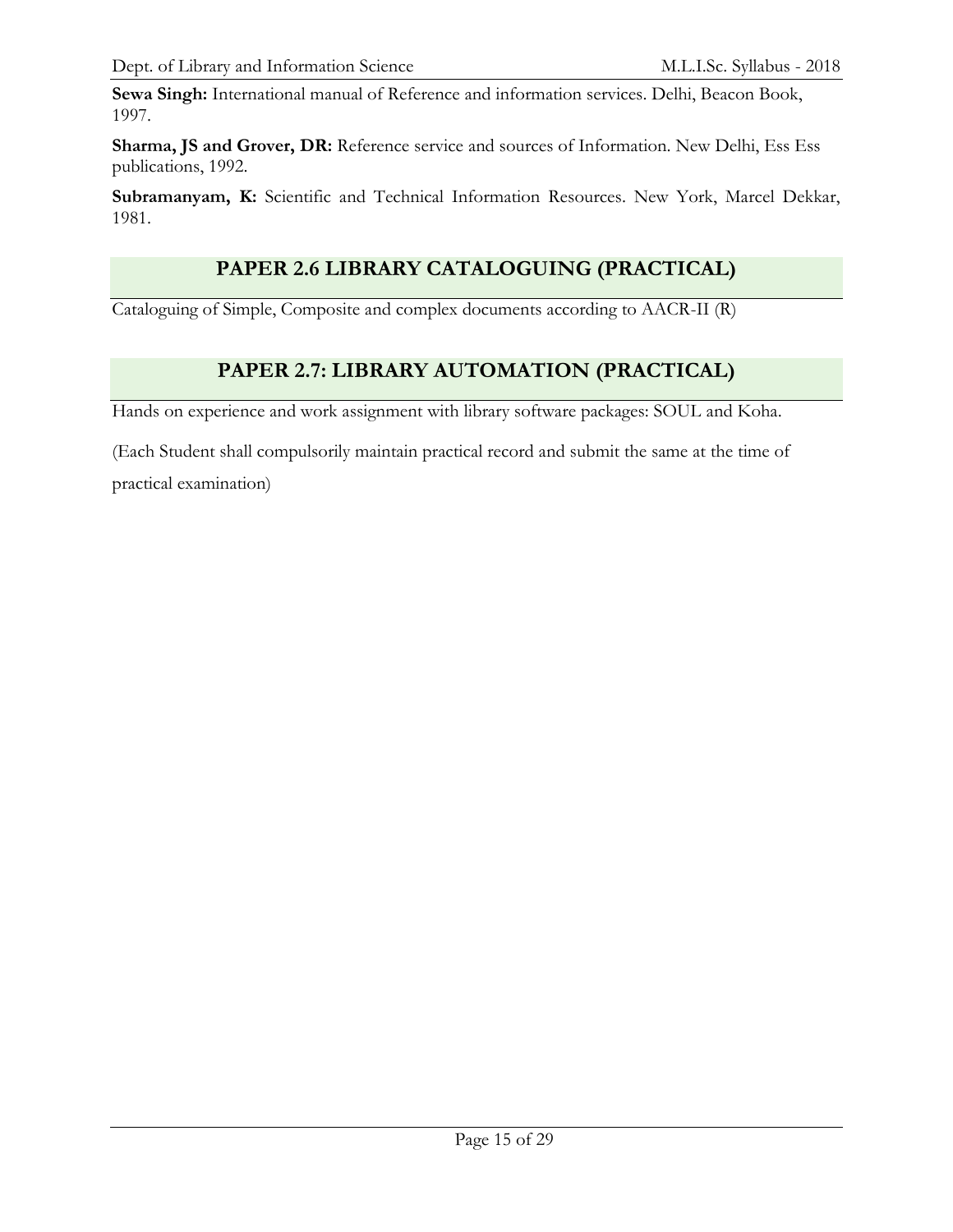#### **Third Semester**

## **PAPER 3.1: RESEARCH METHODOLOGY**

**Unit 1**: Research: Meaning, Definition, Need and Purpose, Types of Research -Basic, Applied and Interdisciplinary, Scientific Method. Areas of Research in Library and Information Science.

**Unit 2**: Research Problem: Review of Literature, Identification, Selection and Formulation of a Research Problem. Research Design: Need and Importance, Types and Contents

**Unit 3**: Hypothesis: Meaning and Definition, Functions, Types and formulation of hypotheses, Qualities of good hypotheses.

**Unit 4**: Methods and Tools of Research: Historical, Experimental, Survey and Case study method, Informetrics, Scientometrics, Delphi and Content Analysis; Observation, Interview, Questionnaire, Schedule, Scales and Checklist

**Unit 5**: Sampling methods and Techniques: Meaning and definition of sample, Features of good sampling, Sampling techniques -Random sampling, Stratified sampling and Systematic sampling; Non -Random sampling methods -Quota sampling, Cluster sampling, Convenience sampling, Sample size, Calculation of sample size, Bias and Error.

**Unit 6**: Data processing, Analysis and Interpretation -use of statistical Techniques -Data presentation -Use of Graphs, Charts and Tables; Use of SPSS for data processing: Chi-Square, Corelation, T-Test.

**Unit 7**: Report Writing: Nature, Organization, Content, Style Manuals – Chicago Style Manual, MLA, APA. E-citation – EndNote, RefWork and Mendley. Evaluation of a research report, Ethics in Research, Plagiarism: Need and Importance, Plagiarism detecting software.

#### **References**

**Bush, CH and Harter, SP:** Research Methods in Librarianship: Techniques and Interpretation. New York, Academic, 1980.

**Chapin, FS:** Experimental Designs in Sociological Research. Rev. Ed. Westport, Greenwood press. 1974. **Downs, RB and Down, EC:** How to do Library Research. Urban, University of Illinois press, 1966. **Good, CV and Scales, E Ed.:** Methods of Research. Auckland, Mc-Graw hill, 1981. **Kothari, CR:** Research methodology: methods and techniques, 1993.

**Mohsin, SM:** Research Methods in Behavioral Sciences. Calcutta, Orient Longman, 1984. **Ravichandra Rao, L K:** Quantitative Methods in Library and Information Science. New Delhi, Wiley Easter, 1983.

**Robart, K:** Application of case study Research. Vol. 34, New Delhi, Sage Publication, 1993. **Sharma, RN and Sharma RK:** Research methods in Social Science. Bombay, Media promoters and Publishers Pvt. Ltd., 1987.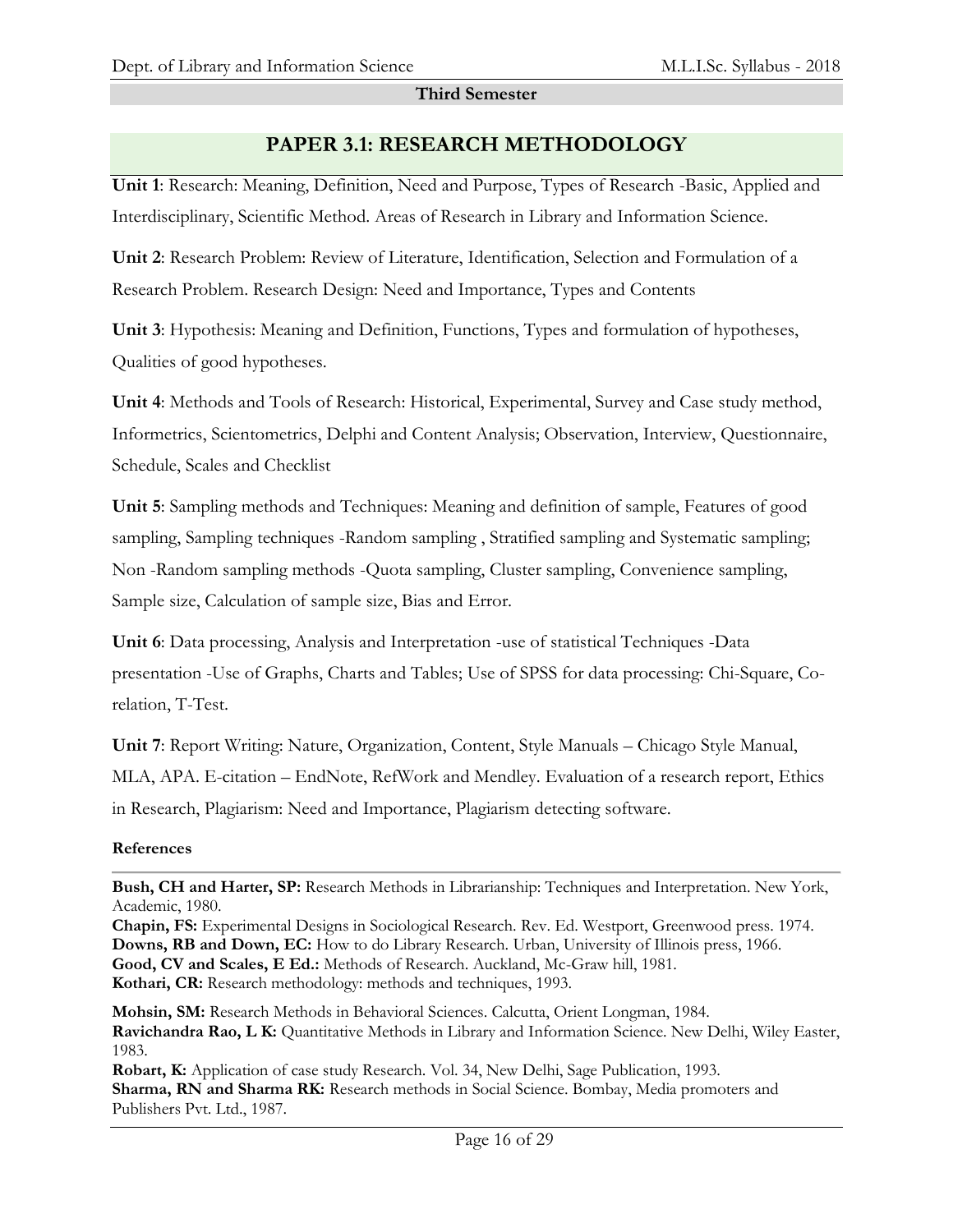**Sadhu singh:** Research methodology in Social sciences. Bombay, Himalaya Publishing House, 1980. **Stevens, RE:** Research Methods in Librarianship. London, Bingley, 1971. **Tauber, MF and Stephens, IR:** Library Surveys. New York, Columbia University Press, 1968. **Thompson, Bruoe:** Advances in Social science methodology: Research Manual vo1.2. London, Jai Press, Ltd., 1992. **Whitney, FL:** Elements of Research. Bombay, 1961.

**Wilson, EB:** Introduction to scientific Research. New Delhi, Mc-Graw Hill, 1952.

## **PAPER 3.2: INFORMATION SYSTEMS AND SERVICES**

**Unit 1**: Information Service: Meaning and Definition, Importance, Design and Planning, Factors

**Unit 2**: Reference service: Types -Short and Long Range with examples. Reference process, Steps in providing reference services, Virtual Reference Desk (VRD), Management, technology and resources. Referral service. Reference Collection, Knowledge, Skills and Qualities of a Reference Librarian

**Unit 3**: Compilation of CAS and SDI, Indexing and Abstracting Bulletins, Translation Service. Online Services: Alerting services-Listservs and Subject portals, FAQs -Developing FAQs -methods and techniques

**Unit 4**: Document Delivery Services -Needs and Importance, Types of Document Delivery Services Use of technology in document delivery. Document delivery services of INFLIBNET and DELNET.

**Unit 5**: Bibliographic Services -Importance, Types and its role in Information access and use Preparation of bibliographies, Trend Reports, State of the Art reports and Digests.

**Unit 6**: National Documentation Centers and Information Systems: NISCAIR, DESIDOC, NASSDOC and SENDOC

**Unit 7**: International Information Systems and Services: Identification, Features and Use: BIOSIS, INSPEC, ERIC, AGRIS, INIS and MEDLINE

#### **References**

**Davinson Donald:** Reference service. London, Clive Bingley, 1980. **Fjalibrant, N and Stevenson:** User Education in Libraries. London, Clive Bingley, 1978 **Guha, B:** Documentation and Information Services: Techniques and Systems. Rev. Ed.2. Calcutta, World Press, 1983.

**Hanson, CW:** Introduction to science Information work. London, ASLIB, 1973. **Maizell, RE and others:** Abstracting scientific and Technical Literature. New York, Wiley, 1970.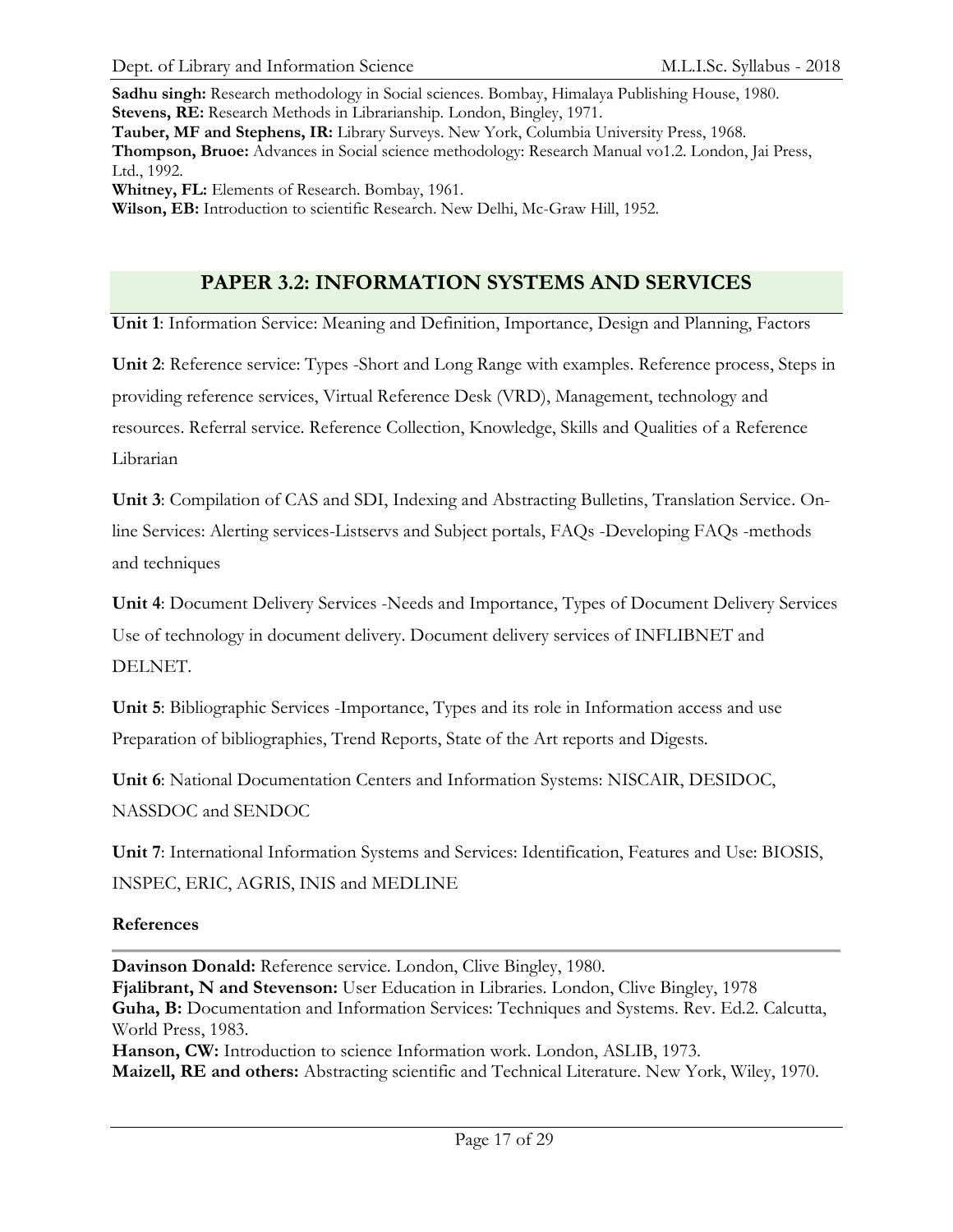**Ranganathan, SR:** Reference Service Ed 2. Bangalore, Sarada Rangnathan Endowment for Library Science, 1992.

**Richardson, John V:** Knowledge-Based Systems for General Reference work: Applications, Problems and Progress. San Diego: Academic Press, 1995.

**Rowley, JE and Turner:** CMD: Dissemination of information, London, Andru Deutach, 1975. **Rowlay, JE and Turner:** Reference Service and sources of Information. New Delhi, Ess Ess Publications, 1987.

**Sewa Singh:** International Manual of Reference and Information Services. Delhi, Beacon Book, 1997.

**Sharma, JS and Grover, DR:** Reference Service and Sources of Information. New Delhi, Ess Ess publishers, 1992.

# **PAPER 3.3: INDEXING SYSTEM (THEORY)**

**Unit 1**: Indexing: Meaning, Definition, Objectives, Characteristics and Functions, Functional Model of IRS.

**Unit 2:** Components of Indexing: theories, methods and importance. Indexing as a profession,

Indexing languages: Vocabulary control, semantics and syntactic, Thesaurus: Definition, Importance, Design and Construction.

**Unit 3**: Indexing Systems: Pre-Coordinate and Post coordinate. PRECIS, POPSI, KWIC and its variations, UNITERM and Citation indexing. Automatic Indexing – Techniques and Methods.

**Unit 4:** Bibliographic Description: Concept, Need, Historical Development, Standards for Bibliographic record format-ISBD.

**Unit 5**: Bibliographical Control: Concepts, Need, Historical Development, Bibliographical control of Documents including Non-book Materials. Role of National Organizations; Standards and Cooperation.

**Unit** 6: International Bibliographical Control: Need, Universal Bibliographical Control, Three Standards of the UBC Philosophy, Requirements of UBC. Role of International Organizations; Standards and Cooperation.

**Unit 7**: Evaluation of Indexing Systems: Criteria-Recall and Precision Coverage and Currency, Evaluation Studies -ASLIB, MEDLARS, Cranefield, SMART and STAIRS.

### **References**

**Anderson, D:** Universal Bibliographical Control. 1974. **Aittchinson, Jand Gilchrist, A:** Thesaurus construction: A Practical Manual. 1972.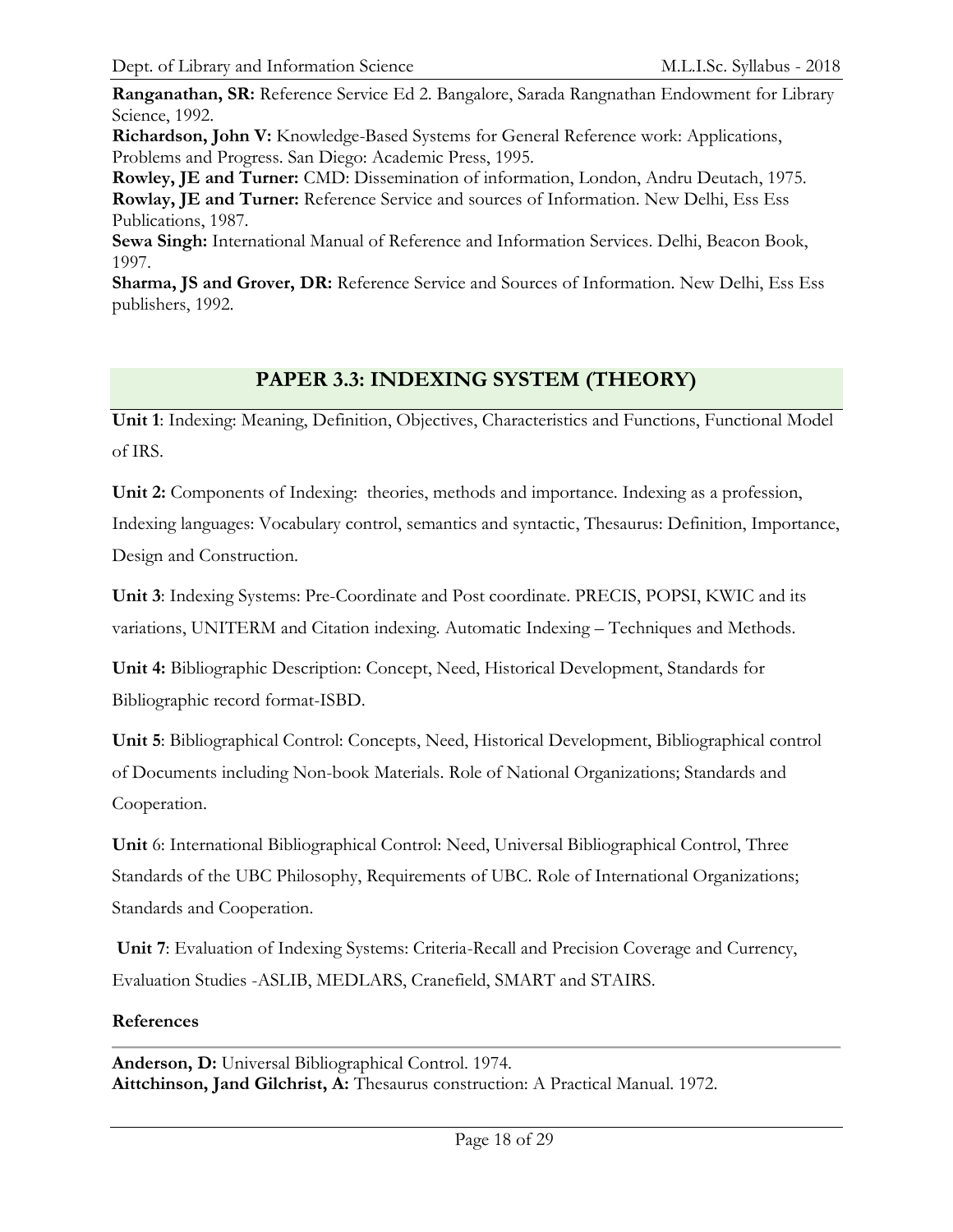**Berwick Sayers, WC:** Manual of Classification for librarians. Ed. by Arthure Maltby, Ed. 5 London, Andre Deutsch, 1978.

**Bliss, HC:** Organization of knowledge in Libraries and subject approach to books. Ed.2. New York, Wilson, 1929

**Chakkraborthy, AR and Chakrborthy Bhubaneswar:** Indexing principles, Processors and Products. Calcutta, World Press Pvt. Ltd. 1991.

**UNESCO:** Common Communication Format. Ed.2. Paris, UNESCO, 1988.

**Khan, MZ:** Indexing and documentation in Library Science. New Delhi, Sarup and Sons, 1996. **Kochen, M:** Principles of Information Retrieval. 1974.

**Lancaster, FW:** Indexing and Abstracting in theory and practice. Illinois University of Illinois graduate School of Library and Information, 1991.

**Lancasster, FW:** Information Retrieval Systems, Characteristics, Testing and Evaluation. 1968. **Lucos, Henry, C:** Analysis, Design and implementation of Information systems. New York, Mc-Graw Hill Company, 1992.

**Salton, G:** Introduction to Modern Information Retrieval 1983.

**Senn, James, A:** Analysis and Design of Information Systems. Ed.2. New York, Me-Graw Hill company, 1991.

# **PAPER 3.4: INFORMATION AND COMMUNICATION TECHNOLOGY (THEORY) - I**

**Unit** 1: Multimedia technology: Concept, scope, and developments, Multimedia PCs, Audio and video, image representation and manipulation

**Unit 2**: Hypertext and Hyper Media: Concept, Scope and Development, Audio and Video. Image Representation and Manupulation. Hardware and software requirements.

**Unit**.**3**: Database design, Development and Management: Concept of Database and DBMS; types, design, structure, Organization and Development of Database; Data Security.

**Unit**.**4**: Study of WINISIS: System overview, System Installation, Database Construction,

Techniques, Menus, Tools and Creation of database; Research Management Information System (RIMS)-Pure, VIVO, Converis.

**Unit 5:** Data Science & IoT: Concept; Big Data

**Unit**.**6**: a). Online Databases in Science and Technology: SCOPUS, Web of Science, Google Scholar, PUBMED, INSPEC

b) Online databases in social sciences: ERIC, EconLIT, Indiastat.com

**Unit 7:** Cloud Computing: Concept, Origin, Characteristics, Models, Architecture, Advantages and Disadvantages.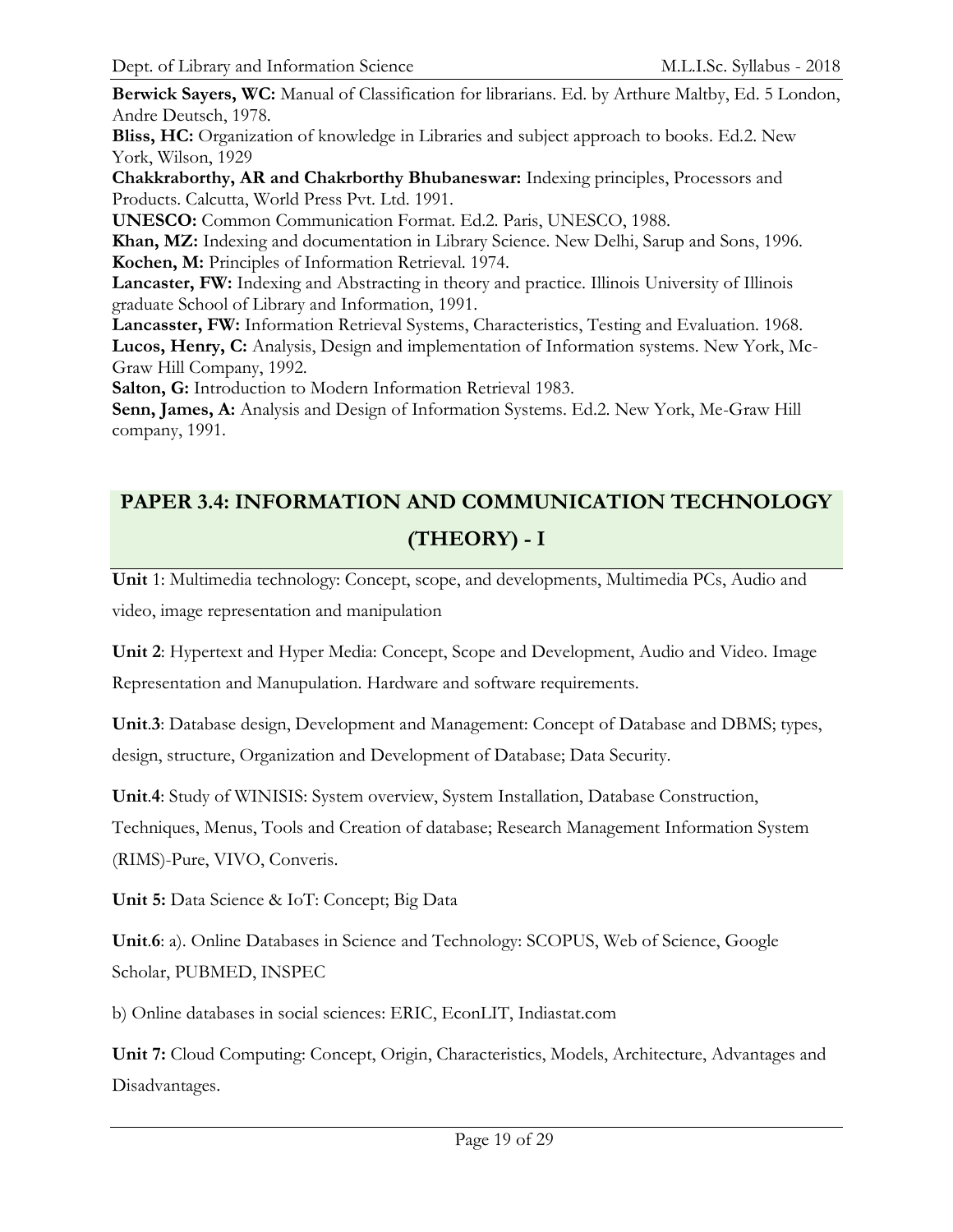### **References**

**Beiser, Karl:** Essential guide to dbase III+ in Libraries. London, Meckler, 1987.

**Biddiscombe, Richard:** End user revolution: CD-ROM, .Intemet and change role of the Information Professional. London, Library association, 1996.

**Edmunda, RA:** Prentice Hall Encyclopedia of Information Technology, 1987Essential Guide dBase plus in Libraries. 1988.

**Faruqui Khalid Kamal:** Automation in Libraries. New Delhi, Anrnol, 1997.

**Faruthi, S N Ed:** Library Techniques and Technologies Perspectives in Multimedia Library Development. New Delhi, Kanishka, 1997.

**Kent, A and GaJvin, T J Ed:** Information Technology: critical Choice for library Decision Makers. 1992.

**Menon, V V and Prasad, H N Ed.:** Information Technology and National Development. Agra, Y K Publishers, 1994.

**Moorthy, A L:** Information Technology applications in academic Libraries in India with emphasis on networking services and information sharing, Ahmedabad, INFLIBNET, 1997.

**Ojha, .D C, Edd.:** Computer Applications in Library and Information Science. Jodhapur, Scientific Publication, 1995.

**Rouse, Rowena:** CD\_ROM and online computing, Electronics and Telecommunication databases, London, ASLIB, 1994.

**Satyanarayana, R:** Information Technology and its facts. New Delhi, Manak, 1998.

**Unesco:** Reference Manual and CDS/ISIS Pascal Manual, 1989.

# **Elective Paper 3.5: INFORMATION SOURCES ON SOCIAL SCIENCES AND SCIENCE & TECHNOLOGY**

**Unit 1: Print sources:** on various subject -Encyclopedia, biographical sources, geographical sources, statistical sources, year books, directories, Almanacs, bibliography, abstracting, indexing sources including Citation Indexes.

**Unit 2: Databases:** Types of databases – bibliographic database, full text database, factual information resources and databases; Subject based databases – like engineering (compendex), medical (pubmed), Biological science (biological abstracts) social sciences, physics, chemistry (chemical abstract), and other subject

**Unit 3: Electronic information sources:** Electronic Information resources: Meaning and definition, Growth and development, Types- E-Journals, e-Books, e-Theses, e-newspapers, Blogs, Wikis.- Free online Dictionaries, Non-free online dictionaries, Free Thesauri. - Encyclopaedia, Virtual Libraries, Subject gateways and Portals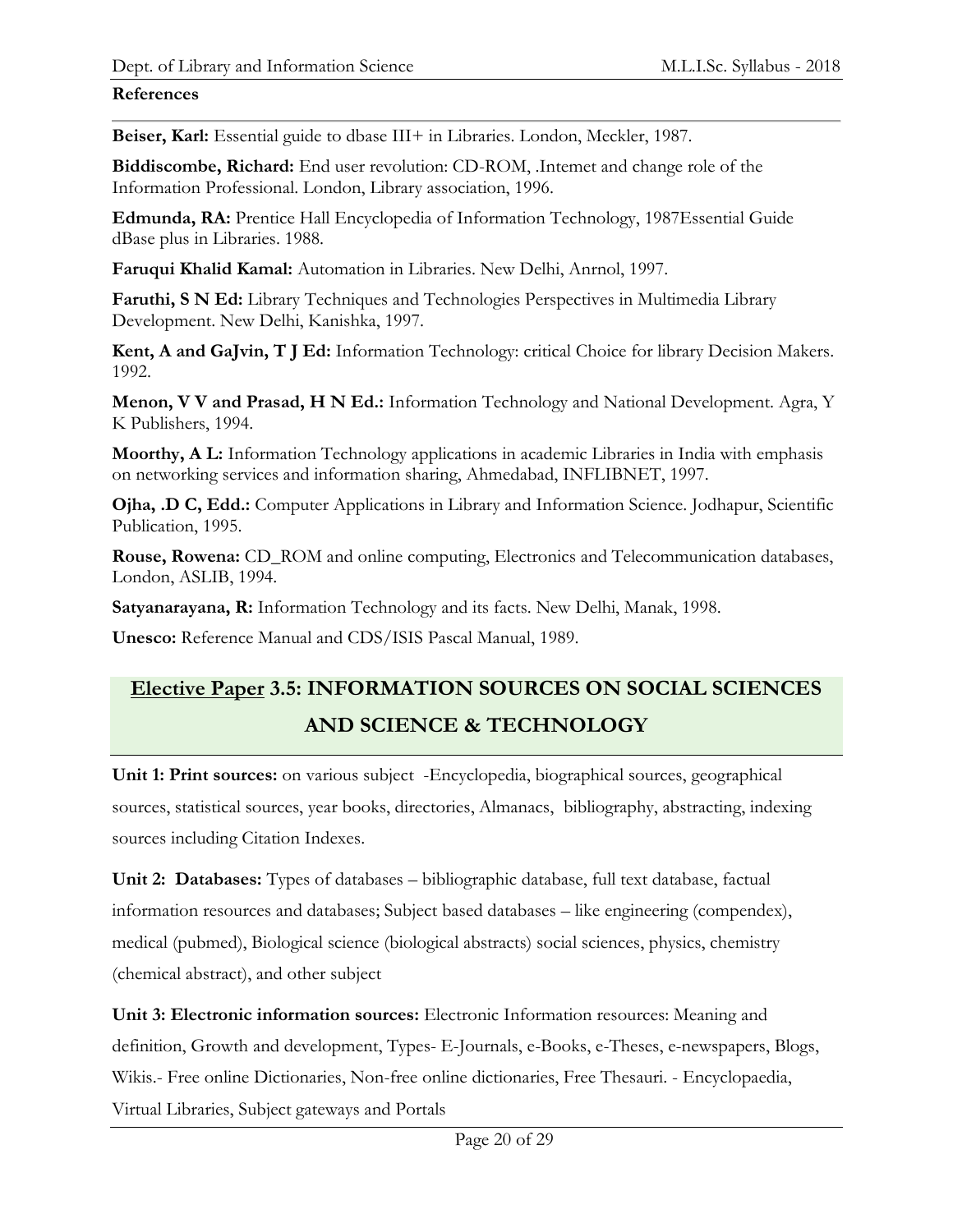# **Unit 4: Electronic and Internet resources including information services and facilities;**

OCLC, FERA, UGC-INFONET, NASSDOC, ISID, SOSIG, REPEC, DELNET and CSIR e-

journal Consortia. Databases: Science - INSPEC, Web of Science, Scopus. Social science-EconLIT, JSTOR, Indiastat.com, ERIC, EBSCO, JCCC.

**Unit 5:Search Engine**: OPAC and Web OPAC, Directories, Subject gateways, Internet Search engine, Meta search engine: Searching strategy, search logic

#### **Unit 6: Guidelines for finding authentication resources on Internet;**

**Unit 7: Intellectual property rights;** copyright, patent, plagiarism; tools for checking plagiarism,

Different citation styles

#### **References**

**Davinson Donald:** Reference service. London, Clive Bingley, 1980.

**Gopinath, MA:** Information Sources and Communication media. DRTC Seminar volume 1974.

**Grogan, Denis:** Science and Technology. Ed.4. London, Clive Bingley, 1982.

**Guha, B:** Documentation and Information Services: Techniques and Systems. Rev. Ed.2. Calcutta, World Press, 1983.

**Higgens, gavin:** Printed Reference Materials. London, Library Association, 1980.

**Katz WA:** Introduction to Reference work. Ed.5. Vol.2 New York, Mc-Graw Hill, 1989.

**Krishna Kumar:** Reference Service. Rev. Ed. 3. New Delhi, Vikas, 1987.

**Lea, Peter W:** Printed Reference Materials. Ed.3 London, Library Association, 1990.

**Lea, Peter Wand Day, Alan:** Reference Sources Handbook. Ed 4. London, Library Association, 1996.

**Maizell, RE and Others:** Abstracting Scientific and Technical Literature. New York, Wiley, 1970.

**Parker, c.c. and Purely:** Information Sources in Science and Technology. Ed.2. 1986.

**Ranganathan, SR:** Reference Service Ed 2. Bangalore, Sarada Rangnathan Endowment for Library Science, 1992.

**Rowley, JE and Turner:** CMD: Dissemination of Information. London, Andru Deutach, 1975.

**Rowlay, JE and Turner:** Reference Service and sources of Information. New Delhi, Ess Ess publications, 1987.

**Sewa singh:** Handbook of Reference and Information Services. New Delhi, Crest Publishing house, 1997.

**Sharma, JS and Grover, DR:** Reference service and sources ofInformation. New Delhi, Ess Ess publications, 1992.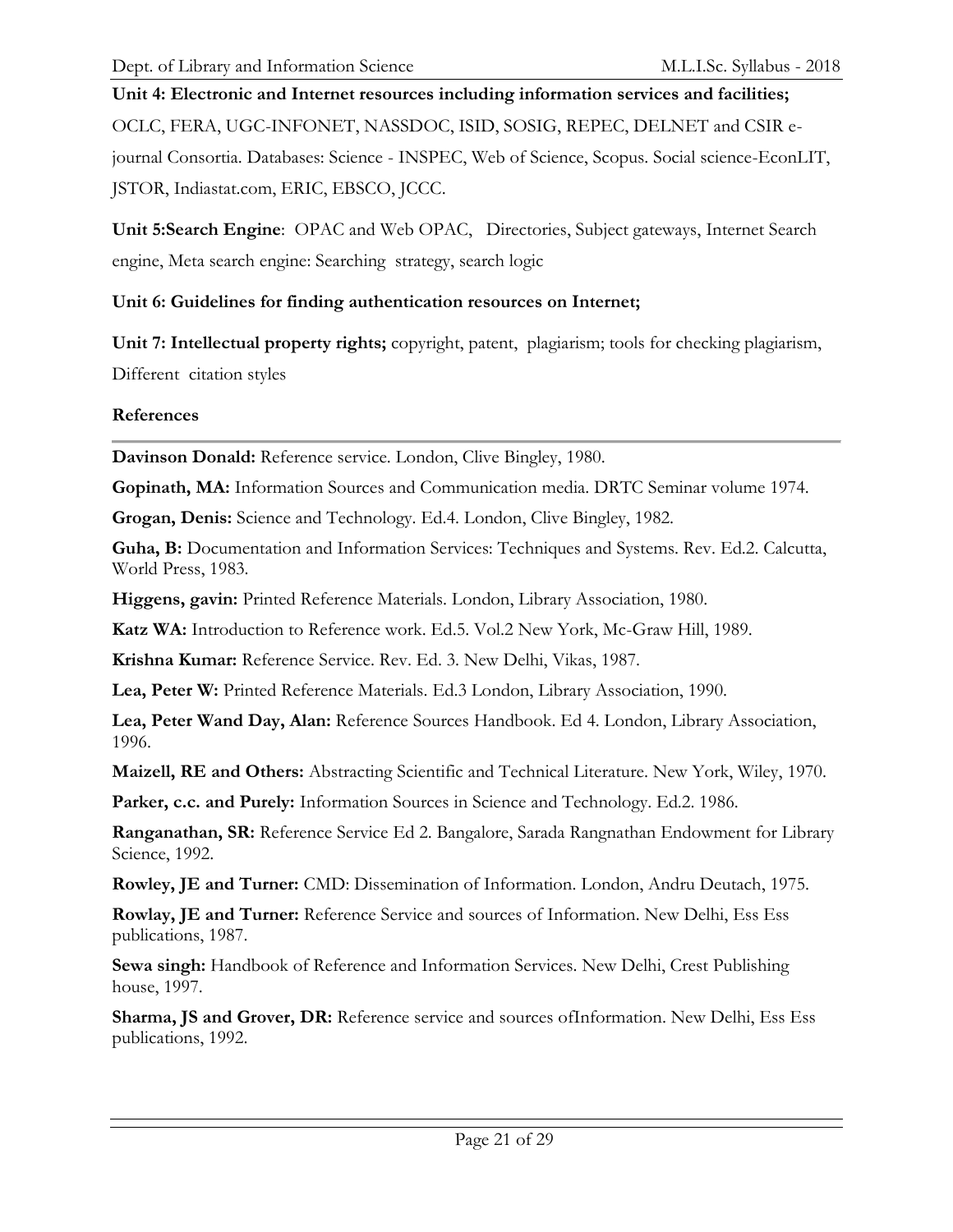# **PAPER 3.6: INFORMATION PROCESSING AND RETRIEVAL**

# **(PRACTICAL) - I**

Cataloguing of Non-Book Materials: Audio/Video recording, Computer generated files including web resources according to the latest edition of AACR-II(R)

Creation of Index Records using the methodologies of chosen indexing systems such as PRECIS

# **PAPER 3.7: INFORMATION AND COMMUNICATION TECHNOLOGY (PRACTICAL) - III**

- **MARC21 Tags**
- Design and Development of database using WINISIS
- Design and development of digital library using Green Stone Digital Library (GSDL).
- SPSS: Chi-Square, Co-relation, T-test, ANOVA. Formulation of objectives, Hypothesis, Designing of questionnaire

(Each Student shall compulsorily maintain practical record and submit the same at the time of practical examination)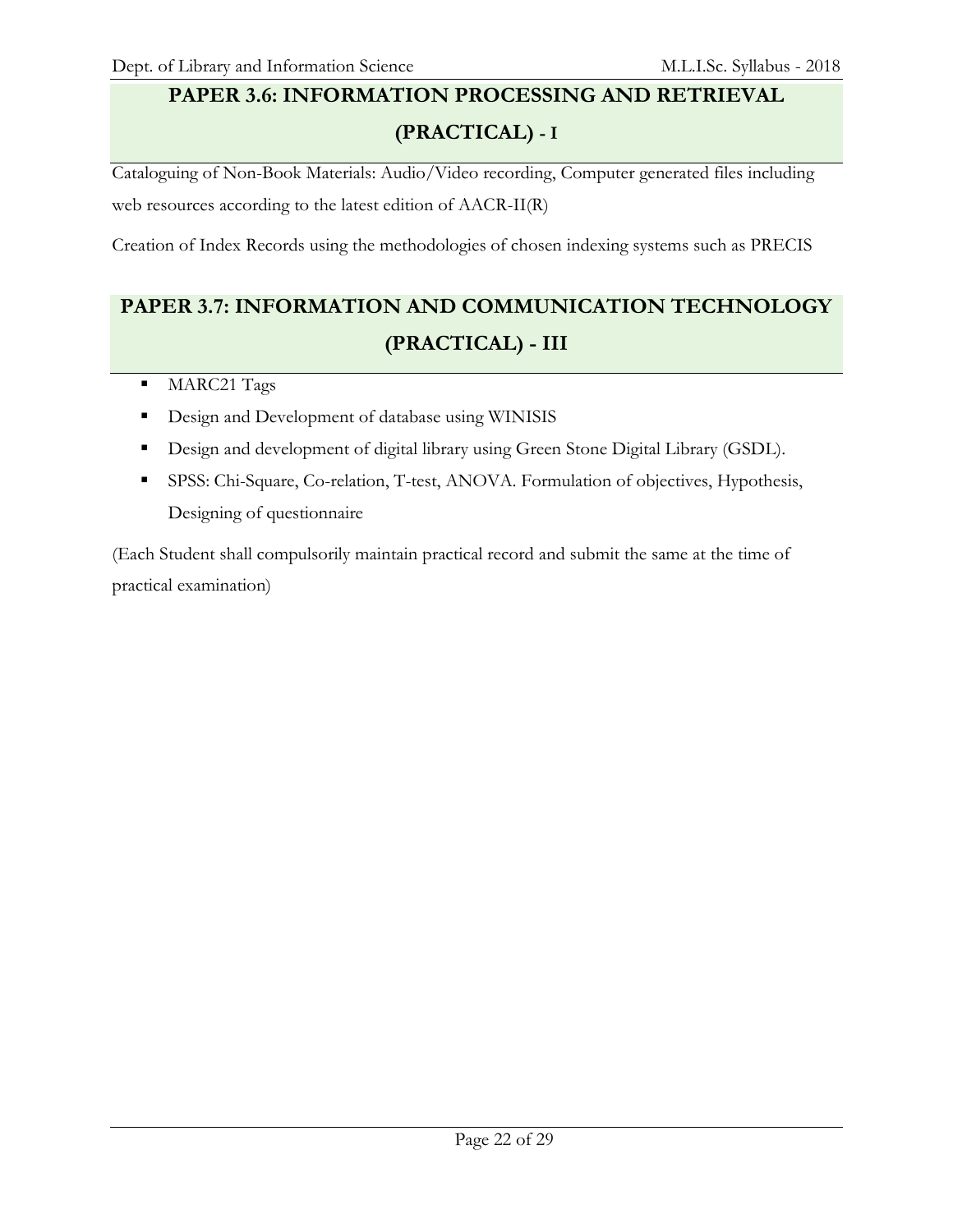#### **Fourth Semester**

# **PAPER 4.1 INFORMATION AND COMMUNICATION TECHNOLOGY (THEORY) - II**

**Unit 1**: Telecommunication: Signals -analog/digital. Transmission media -Pair of wires, Coaxial, Optic fibers, Satellite communication; V-SAT, Wi-Fi, Microwaves, Modulation: AM & FM.

**Unit 2**: Networks: Concept, Definition, Need, Uses, Network Topologies, Types of Networks - LAN, MAN and WAN. Network interface cards, Hubs, Routers and gateways. Network Architecture: Comparison of Different Network Architectures; Network Protection and Security.

**Unit** 3: Communication Networks: NICNET, BSNL and ERNET. Library Networks in India: INFLIBNET, DELNET, CALIBNET. Consortia – Concept, Definition, Need, Types, Criteria for Selection of Consortia.

**Unit**.**4**: Electronic communication: Video Conferencing, Screen Sharing and E-mail. E-commerce, Network Protocols: TCP/IP, SMTP, FTP, HTTP

**Unit**.**5**: Internet for Library Applications: Collection Development, Technical processing Circulation, Internet resources and facilities, Internet Based Services

**Unit 6**: Cyber Laws: Electronic Document, DRM – Digital Signatures, Digital Certificates, Electronic Contracts, Regulation of Cyber Laws, IT act, 2000 (Govt. of India) and its Amendments, Digital Millennium Copyright Act. Cyber Crimes: Types.

**Unit 7:** Web: Evolution of Web- Web 1.0, Web 2.0, Web 3.0, Web 4.0. Web Designing: Tools, HTML, Evaluation Criteria.

### **References**

**Dawson, Andy:** Internet for Library and Information Service professional. Ed 2. London, ASLIB, 1997

**Douglas, E Corner:** The Internet. Ed 2. New Delhi, Prentice - Hall of India, 1999

**Douglas, E Corner:** Internetworking with TCP/IP. VoU: Principles, protocols and architecture. Ed 4. Prentice hall, 2000.

**Douglass E Corner and Ralph E Proms:** Computer Networks and Internals. Ed 2. Prentice Hall, 1999.

**Fecko, Marry Betch:** Electronic Resources: Access and issues. London, Library Association, 1996

**Malwad, N M and et al:** Digital Libraries. New Delhi, New Age International Limited, 1996.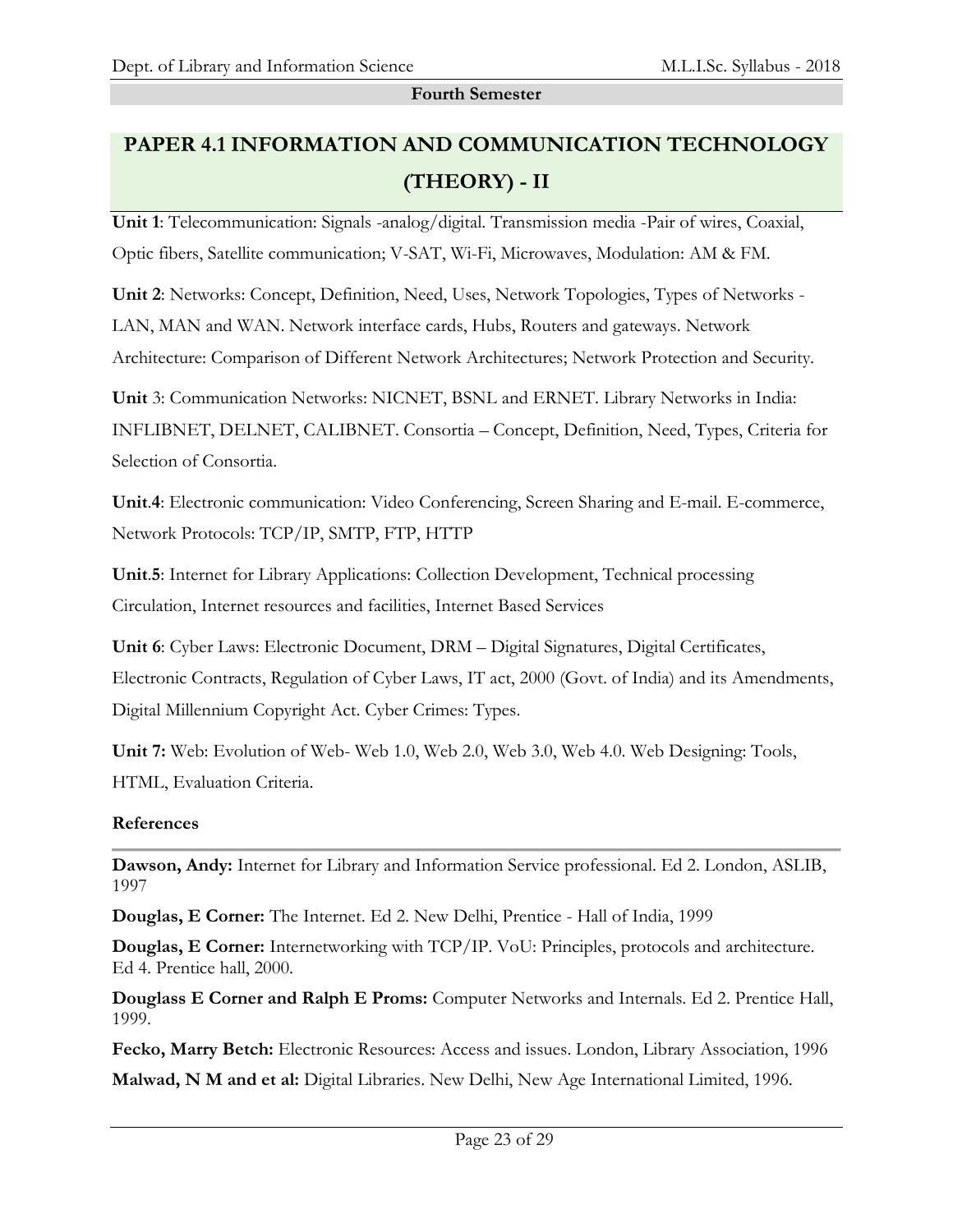**Moorthy, A L:** Information Technology applications in academic Libraries in India with emphasis on networking services and information sharing. Ahmedabad, INFLIBNET, 1997.

**Ormes, Sarah:** Internet, Networking and Public library. London, Library association publishing, 1997.

**Parthasarathy, S:** Computer application to Libraries, IR and Networking. Bangalore, Sarada Ranganathan Endowment for library science, 1986.

**Satyanarayana, R:** Information Technology and its facets. New Delhi, Manak (P) Limited, 1996.

## **PAPER 4.2 DIGITAL LIBRARIES**

**Unit 1**: Digital library: Meaning and Definitions, Objectives, Characteristics, Evolution, Digital library collections. Digital Library Initiatives: NDLTD, NDL.

**Unit 2**: Digitization: tools and techniques, book scanners, scanning software, OCR, Document Management System.

**Unit 3**: Digital File Format- electronic documents, files and file formats. Study of different file formats- JPEG, MPEG, GIF, TIFF and PDF. Born digital and legacy documents.

**Unit 4**: DL architecture: Elements of a DL, DOI, Open URL, CrossRef and other aspects. Metadata – MARC21, DublinCore, TEI, METS, EAD and VRA Core and other resource discovery issues. Access Control and DRM, security and preservation issues

**Unit 5**: DL software. Studying the features of GSDL. Installing and developing a prototype using GSDL. Studying Dspace and understand the features of Dspace

**Unit**.**6**: Content Management Systems: Portals and Virtual Libraries, Softwares – Joomla, Drupal, Wordpress and Moodle. Understanding the deep web. Data validation, Data mining, Data Warehousing.

**Unit**. **7**: Digital Library Management: Resource linking, Security and backup.

#### **References**

**C. Xavier.** World Wide Web Design with HTML. New Delhi : TMH, 2000.

**G. G. Chowdhury.** Introduction to Digital Libraries. London: Facet Publishing, 2003.

**Leona Carpenter, Simon Shaw & Andrew Prescott.** Towards the Digital Library. London: LA, 1998.

**Lovecy,lan.** Automating library procedures: a survivor's handbook. London: Library Association, 1984.

**Paul Pedley.** The invisible Web: Searching the hidden parts of the Internet. London: Aslib, 2001.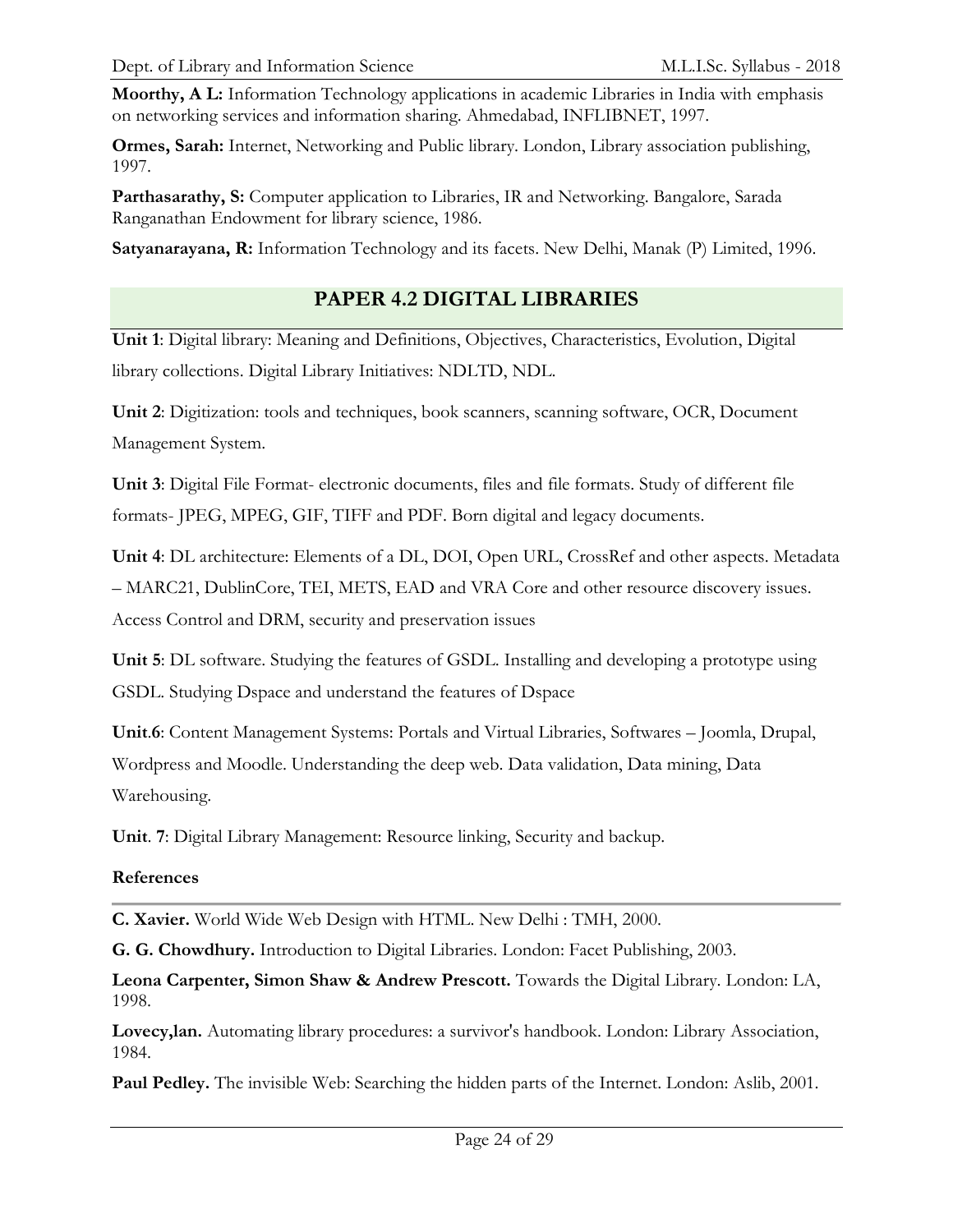**Reynolds, Dennis.** Library automation: Issues and applications. New York: Bowker, 1985.

**Satyanarayana, N. R.** A manual of computerization of libraries. New Delhi: Viswa Prakashan, 1995.

## **PAPER 4.3 (a): PUBLIC LIBRARY SYSTEMS AND SERVICES**

**Unit 1** : Public Libraries: Meaning and Definition, objectives, Functions and role; History and Development of Public libraries in India including the role of Government and Non-Government agencies in India, UPLM (UNESCO Public Library Manifesto) ¬1949,1972, 1994, 1996

**Unit 2**: Public Library Legislation: Need and Importance. Public Library Acts in UK, USA, and India. Karnataka State Public Library Act 1965 and its amendment.

**Unit 3**: Public Library Users: Categories and their Information Needs, User Education; User Studies

**Unit 4**: Collection Development: Policies, Procedures and Problems. Resource Sharing and Networks, Examples of public library networks in USA, UK and India.

**Unit 5**: Human Resource and Financial Management: Size, type; selection and recruitment including cadre and recruitment rules. Qualification. Knowledge and skills, duties and responsibilities, Performance Evaluation and Continuing Education Programs (CEP).Finance and budgeting: Sources of finance, Preparation of Budget.

**Unit 6**: Public Library Services: Planning and Organization of various types of information services to the different categories of users. Library Publicity and extension activities, exhibition, seminar, book talks audiovisual programs; Mobile Library services;

**Unit 7**: Role of National and International Associations and Organizations: Raja Ram Mohan Roy Library Foundation, UNESCO, IFLA.

#### **References**

**UNESCO:** UNESCO Public Library Manifesto. (1994)

**ALA:** Library Building and Equipment Institute, Guidelines for Library planners. Chicago, ALA 1960.

**ALA:** Minimum standards for Public Library Systems Chicago, ALA, 1966.

**Altm man (ElIen), Ed:** Local Public Library Administration in Association with international City Management Association. Ed.2 Chicago, ALA, 1980.

**Jefferson:** Library co-operation. London, Andre Deutsche, 1966.

**Eaton, T Ed.:** Contribution to American Library History. Champaign, Union Book Store, 1961.

**Kesavan, BS:** National Library of India. Calcutta, National library, 1961.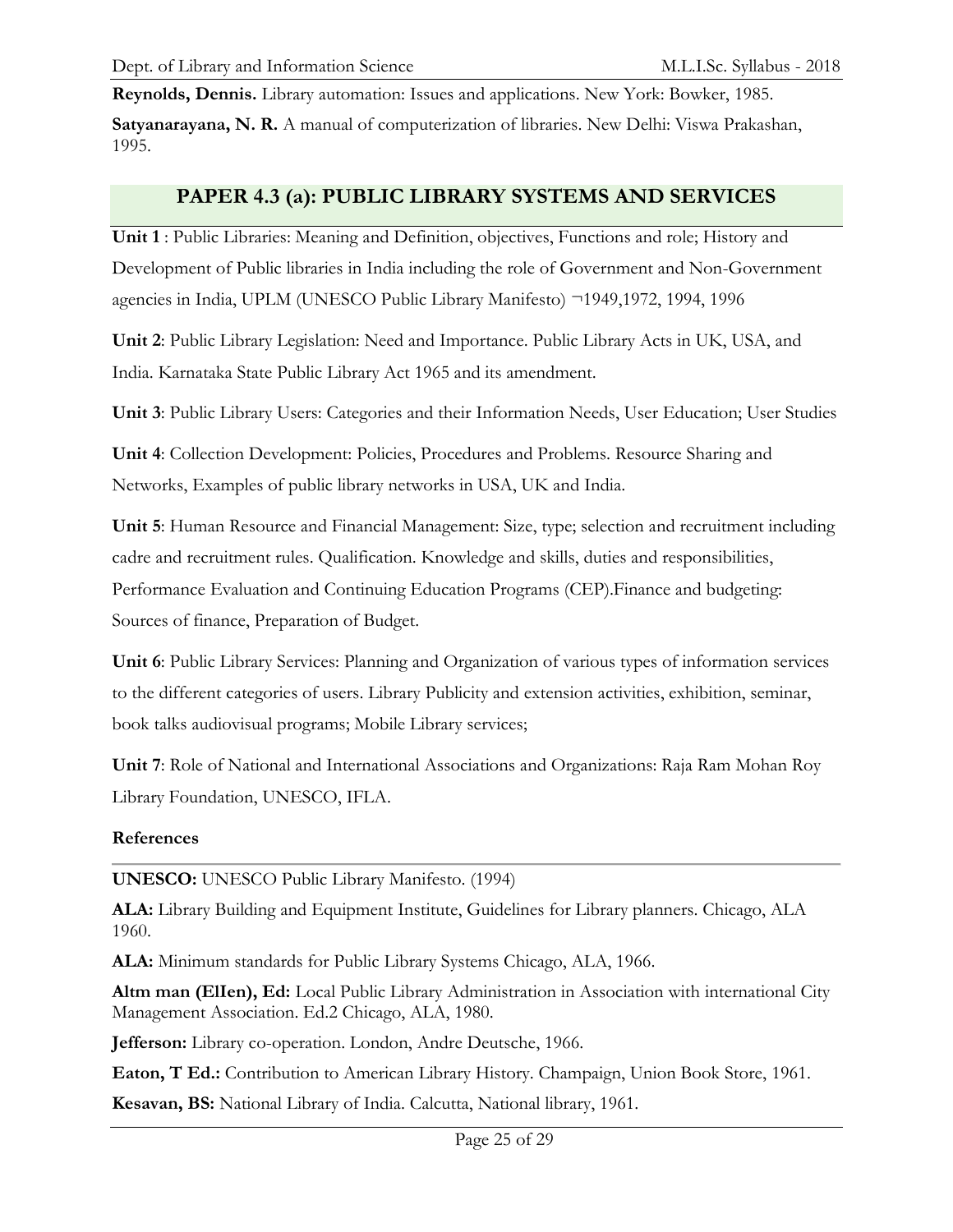**Kaula,PN:** National Library of India: Critical Study. Bombay, Somaiya, 1970.

**McColvin,LR:** Public Library Extension. Paris, USESCO, 1951.

**McColvin,LR:** Public library System of Great Britain; Report on its Present conditions with proposal of reorganization. London, Library Association, 1942.

**Mittal,RL. :** Public Library Law. Delhi, Metropolitan, 1971.

**Penna,C.A and others:** National Library and Information Services: Handbook for planned. London, Butter worths, 1977.

**Ranganathan,S.R. and Neelamegahan, A Ed.:** Public Library System .Bangalore, Sarada Ranganthan Endowment, 1972.

**Ranganathan,S.R.,** Library Legislation: Handbook of Madras Library Act. Madras Library Association, 1958.

# **PAPER 4.3 (b): ACADEMIC LIBRARY SYSTEMS AND SERVICES**

**Unit-1: Academic Libraries:** Meaning and Definition, Aims and Objectives, Functions, Characteristics and their role in an academic Environment: Brief History and Development of Academic Libraries in India.

**Unit-2:Role of the Organizations in Academic Library Development:** Role of UGC in Development of Academic Libraries, Powers and Functions of UGC, Committees Constituted by UGC for the development of College and University Libraries. Academic Libraries and New Education Policy.

**Unit-3: Collection Development and Management in Academic Libraries:** Meaning, Definition, Ideal Characteristics of Academic Library Collection, Book Selection Procedures, and Problems of Collection Development. Traditional Book Shops, Online Book Shops, URL's-Advantages. Preservation and Conservation. Weeding, Resource Sharing, Academic Library Networks, Role of INFLIBNET.

**Unit-4: Library Users:** User Categories, Information Needs, User Studies, User Education, Information Literacy.

**Unit-5 Library Services:** Reference Services, CAS Services, SDI Services, Abstracting and Indexing Services, Email Alerting Services, Electronic Document Delivery Services (EDDS), Data base Services. (Design and Planning of Various Library and Information Services including Evaluation).

**Unit-6: Library Building:** Need, Objectives, Design, Planning, Factors, Furniture's and Equipments.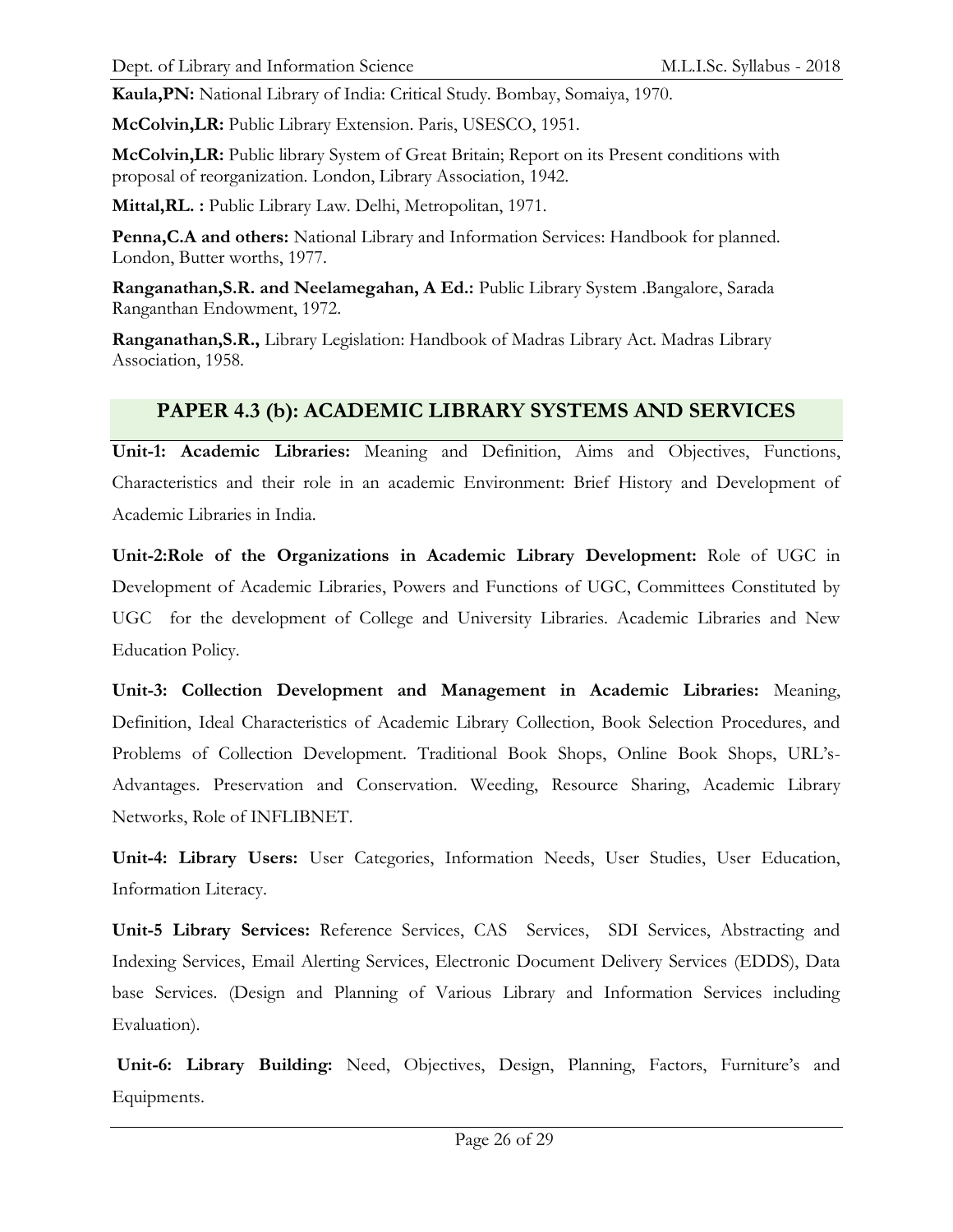**Unit-7: Human Resource and Financial Management:** Nature, Size, Selection and Recruitment, Qualifications Knowledge and Skills, Duties and Responsibilities, Training, Education and Performance Evaluation. Finance: Sources, Mobilization Budget Preparation.

#### **References**

**Fussller Herman H:** Functions of the library in the modem college. Chicago,

**Gelfand, MA:** University libraries for developing countries. Paris, UNESCO, 1968.

**Lyle, GR:** Administration of the college Library. Ed. 4, New York, Wilson, 1974.

**Metcalf, KD. Ed:** Studies in administrative problems. New Blumswick, Rutgers University press, 1960.

**Ranganthan, SR:** School and college libraries. Madras, Madras Library Association, 1942.

**Wilson,LR and Tauber, MF:** University Library. Ed.2, New York, Columbia University press, 1956.

**Datta, Marinder :** Academic Status for Upiversity and college Libraries in India. Delhi, IBB,1986.

**Duvery, Peter:** Staff Management in University and college Libraries. Oxford, Fergamn, 1976.

**Saini, AB:** Library Organization for Higher education. Delhi, Ess Ess publications, 1986.

**Sahai, Shri Nath:** Academic library system, Ess Ess Publications, New Delhi, 2009

## **PAPER 4.3 (c): HEALTH SCIENCE LIBRARY SYSTEMS AND SERVICES**

**Unit** 1: Health Science Library: Concept, Definition, Objective, Functions and Characteristics, growth and Development. Library Users: Categories and their Information Needs, User Education; User Studies

**Unit 2**: Information sources and services: A Survey of the basic resources used to locate information in the fields of medicine, nursing, allied health and healthcare administration, along with an information to the traditional and innovative services offered by health science libraries. Databases and electronic resources in medical and related areas, ADONIS

**Unit** 3: Collection Management: Collection Development Policies, Procedures and methods, resource Sharing and Networks, Conservation, Preservation, Evaluation and Weeding

**Unit** 4: Human Resources and Financial Management: nature, Size, Selection and recruitment, Qualification, Knowledge and Skills, Duties and responsibilities, Performance Evaluation and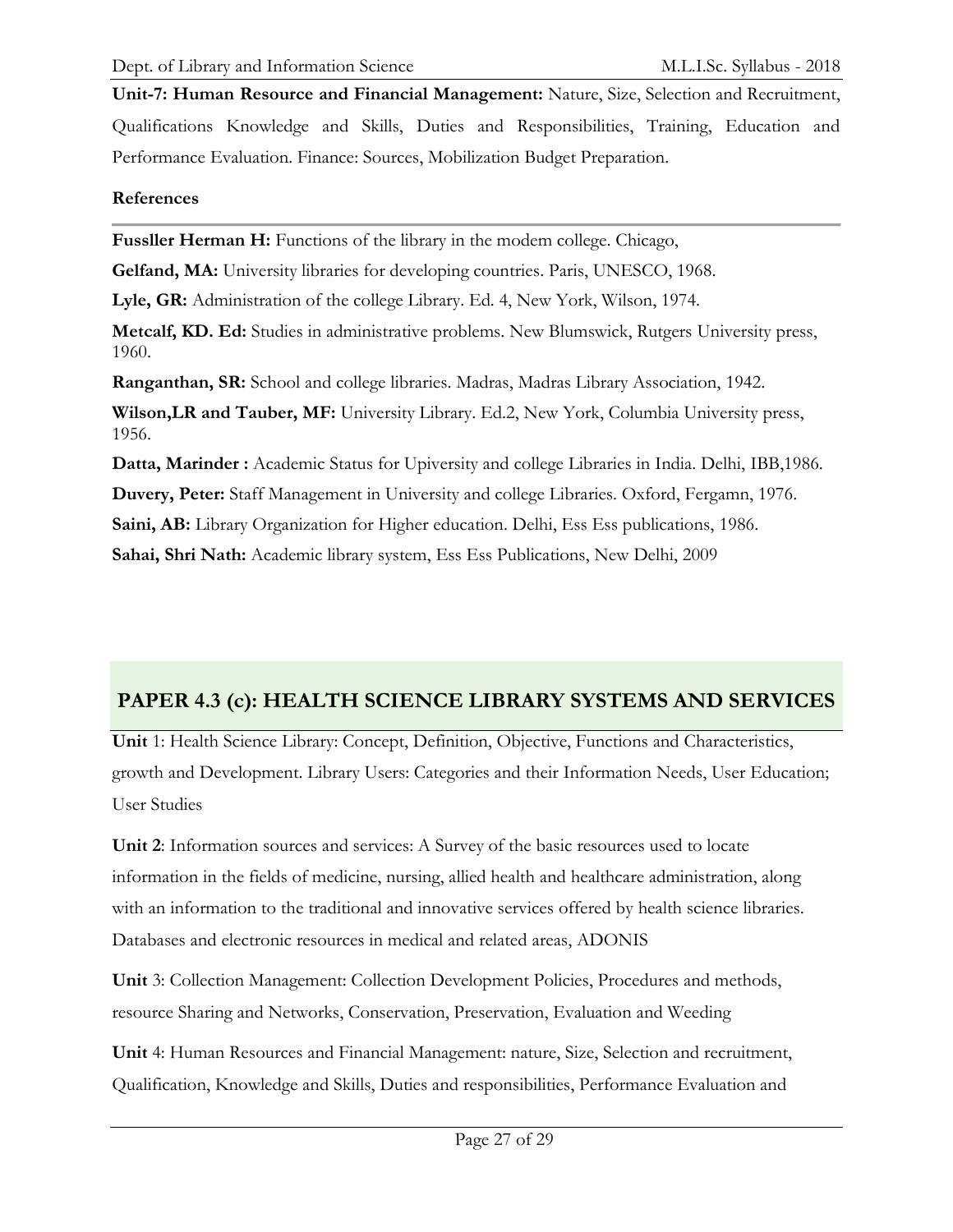Continuing Education program. Finance and Budgeting: Sources of Finance, Budget preparation and Management.

**Unit 5**: Library Services: Design and Planning of various types of information services to different categories of users including doctors, nurses and patients. National Information polices: Development of National information polices in the health and welfare area; exploitation of local information; access to external information.

**Unit** 6: Library Building: Design, Planning, Factors, Furniture and Equipment

**Unit 7**: Health Science information and global issues: The role and functions of National Library of Medicine, USA and its services; National and International organizations delivering health science information: WHO, ICMR; Department of Biotechnology, Council of Ayurveda and Siddha; Council of Homeopathy; Unani system: National Institute of Health and Family Welfare; CFTRI, NIN, CDRI, NIMHANS, and others.

#### **References**

**Varalakshmi, R S R:** Information Services in Medical college libraries. 1993

**Gupta, S Petal:** Information Technology and Health Science Libraries. MLAI Special publication, 1993

**Michael, Carmel** ed.: Health care Librarianship and Information work. Ed.2 1995

**Dixit, R P:** Information Management in Indian Medical Libraries. 1995

**Dossett, Patt, ed.:** Handbook of Special Librarian ship and information Services.Ed. 6, 1992 **Pushpa Dhyani:** Information Science and Libraries. New Deli, 1990.

## **PAPER 4.4: PROJECT**

Each candidate shall prepare a project on an approved topic under the guidance of a faculty member. The allotment of candidates for the project work shall be made at the end of the second semester.

## **PAPER 4.5: LIBRARY CLASSIFICATION (PRACTICAL) - II**

Classification of documents according to the latest edition of Universal Decimal Classification Scheme.

(Each Student shall compulsorily maintain practical record and submit the same at the time of practical examination)